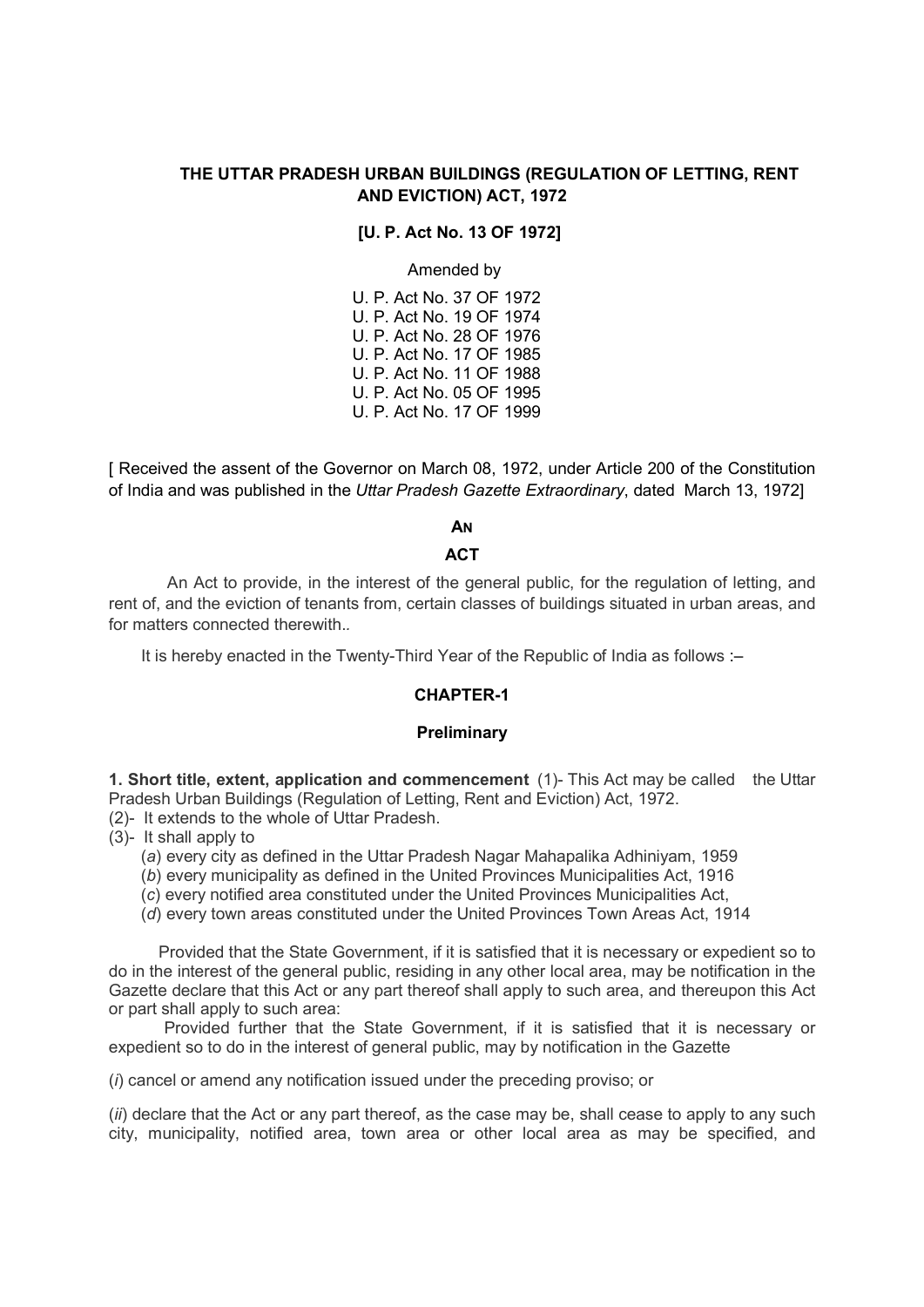thereupon this Act or part shall cease to apply to that city, municipality, notified area, town area or other local area, and may in the like manner cancel or amend such declaration.

(4) It shall come into force on such date as the State Government may by notification in the Gazette appoint.

Date of enforcement. 15th of July, 1972 [Vide Noti. No. 3409/XXIX-E 59-72, dated June 27, 1972.

Extension to surrounding areas. Noti. No. 7352/29-E-55-73, dt. 30-4-1973 Whereas, the State Government is satisfied that it is necessary in the interest of general public residing in the areas situated within 3 kilometers of every Nagar Mahapalika, Nagar Palika and Notified Area to apply the Uttar Pradesh Urban Buildings (Regulation of Letting, Rent and Eviction) Act, 1972 (Act No. 13 of 1972) to the said areas;

Now, therefore, in exercise of the powers under the first proviso to sub-section (3) of Section 1 of (U.P. Act No. 13 of 1972), the Governor is pleased to declare that the whole Act shall apply to the said areas situated within 3 kilometers of every Nagar Mahapalika, Nagar Palika and Notified Area.

**2. Exemptions from operation of Act**  $(1)$  Nothing in this Act shall apply to <sup>1</sup>[the following, namely]:

 $2^{2}$  [3] (a) any building of which the Government or a local authority or a public sector corporation  $4$  [or a Cantonment Board] is the landlord; or]

(b) any building belonging to or vested in a recognised educational institution,  $5$ <sup>\*</sup> \*\*  $\cdot$  = 1; or

 $6$  [(bb) any building belonging to or vested in a public charitable or public religious institution;

(bbb) any building belonging to or vested in a waqf including a waqf-alal-aulad;]

(c) any building used or intended to be used as a factory within the meaning of the Factories Act, 1948 (Act No. LXIII of 1948)<sup>7</sup> [where the plant of such factory is leased out along with the building]; or

(d) any building used or intended to be used for any other industrial purpose (that is to say, for the purpose of manufacture, preservation or processing of any goods) or as a cinema or theatre, where the plant and apparatus installed for such purpose in the building is leased out along with the building:

Provided that nothing in this clause shall apply in relation to any shop or other building, situated within the precincts of the cinema or theatre, the tenancy in respect of which has been created separately from the tenancy in respect of the cinema or theatre; or

 $<sup>1</sup>$  Ins by sec 2 of U.P.Act no 17 of 1985</sup>

<sup>&</sup>lt;sup>2</sup> Subs by sec 2 of U.P.Act no 28 of 1976

Subs by sec 2 of U.P.Act no 17 of 1985

<sup>4</sup> Ins by sec 2(a) of U.P.Act no 05 of 1995

<sup>&</sup>lt;sup>5</sup> Ommited by sec 2 of U.P.Act no 05 of 1995

 $^6$  Ins by sec 2 of U.P.Act no 05 of 1995

 $^7$  Ins by president act 19 of 1973 and up act no 30 of 1974 and shall be deemed to have come into force on 15 july,1972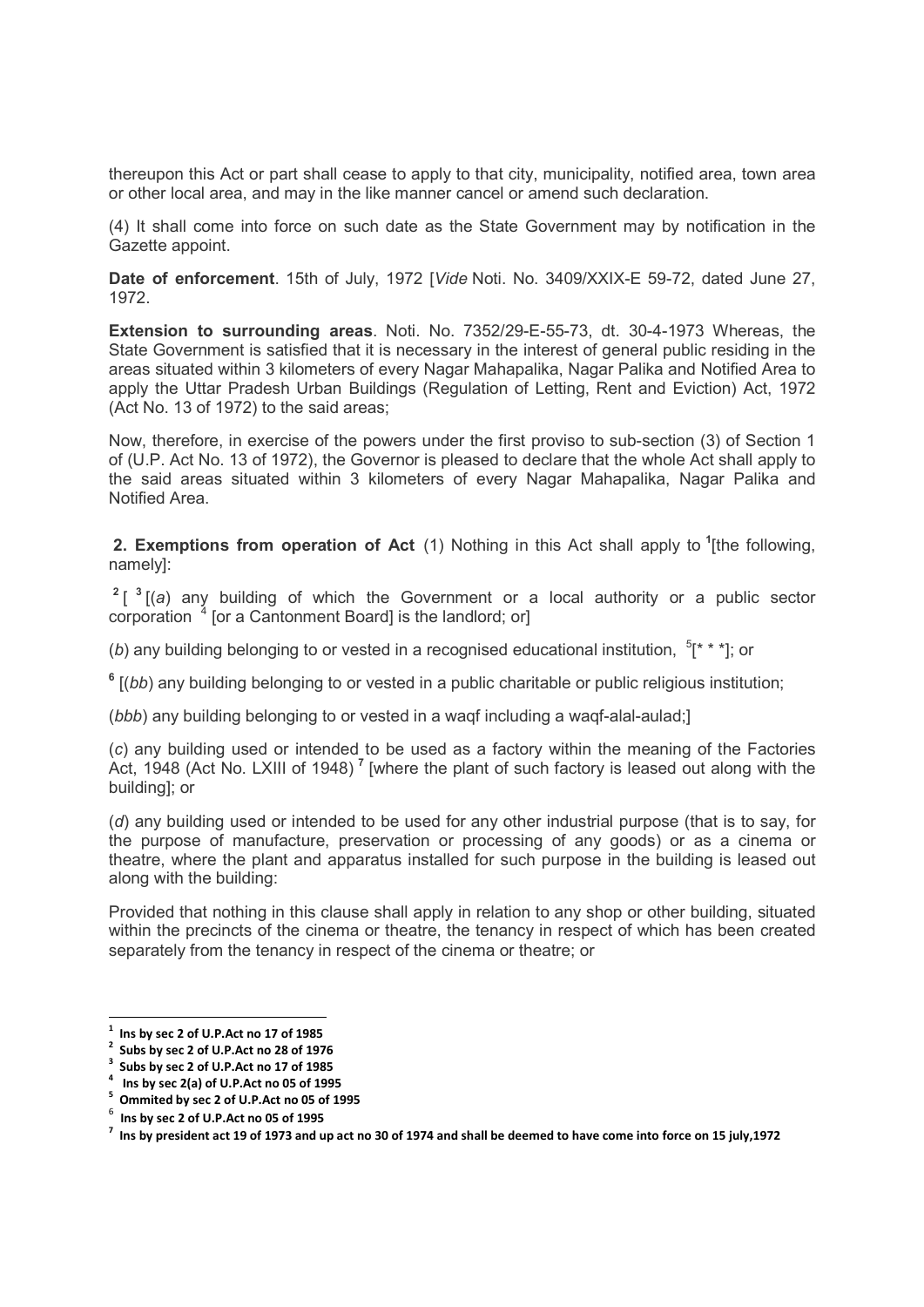(e) any building used or intended to be used as a place of public entertainment or amusement (including any sports stadium, but not including a cinema or theatre), or any building appurtenant thereto; or

(f) any building built and held by  $(1^* * )$  a society registered under the Societies Registration Act, 1860 (Act No. XXI of 1860) or by a co-operative society, company or firm, and intended solely for its own occupation or for the occupation of any of its officers or servants, whether on rent or free of rent, or as a guest house, by whatever name called, for the occupation of persons having dealing with it in the ordinary course of business;

 $2$  [(g) any building, whose monthly rent exceeds two thousand rupees;

(h) any building of which a Mission of a foreign country or any international agency is the tenant.]

(2)<sup>3</sup> [Except as provided in sub-section (5) of Section 12, sub-section (1-A) of Section 21, subsection (2) of Section 24, Sections 24-A, 24-B, 24-C or sub-section (3) of Section 29, nothing in this Act shall apply to a building during a period of ten years from the date on which its construction is completed]:

<sup>4</sup> [Provided that where any building is constructed substantially out of funds obtained by way of loan or advance from the State Government or the Life Insurance Corporation of India or a bank or a co-operative society or the Uttar Pradesh Avas Evam Vikas Parishad, and the period of repayment of such loan or advance exceeds the aforesaid period of ten years then the reference in this sub-section to the period of ten years shall be deemed to be a reference to the period of fifteen years or the period ending with the date of actual repayment of such loan or advance (including interest), whichever is shorter.]:

<sup>5</sup> [Provided further that where construction of a building is completed on or after April 26, 1985 then the reference in this sub-section to the period of ten years shall be deemed to be a reference to a period of  $6$  [forty years] from the date on which its construction is completed.]

**Explanation I.**  $^7$  [For the purposes of this section],

(a) the construction of a building shall be deemed to have been completed on the date on which the completion thereof is reported to or otherwise recorded by the local authority having jurisdiction, and in the case of building subject to assessment, the date on which the first assessment thereof comes into effect, and where the said dates are different, the earliest of the said dates, and in the absence of any such report, record or assessment, the date on which it is actually occupied (not including occupation merely for the purposes of supervising the construction or guarding the building under construction) for the first time:

Provided that there may be different dates of completion of construction in respect of different parts of a building which are either designed as separate units or are occupied separately by the landlord and one or more tenants or by different tenants;

 $\frac{1}{1}$ Ommited. by sec 2 of U.P.Act no 28 of 1976

<sup>2</sup> Ins by sec 2 of U.P.Act no 05 of 1956

 $3$  Subs by sec 2 of U.P.Act no 28 of 1976

 $^4$  Ins by sec 2 of U.P.Act no 28 of 1976

 $^5$  Ins by sec 2 of U.P.Act no 17 of 1985

 $^6$  Subs U.P.Act no 11 of 1988

<sup>7</sup> Subs by sec 2 of U.P.Act no 17 of 1985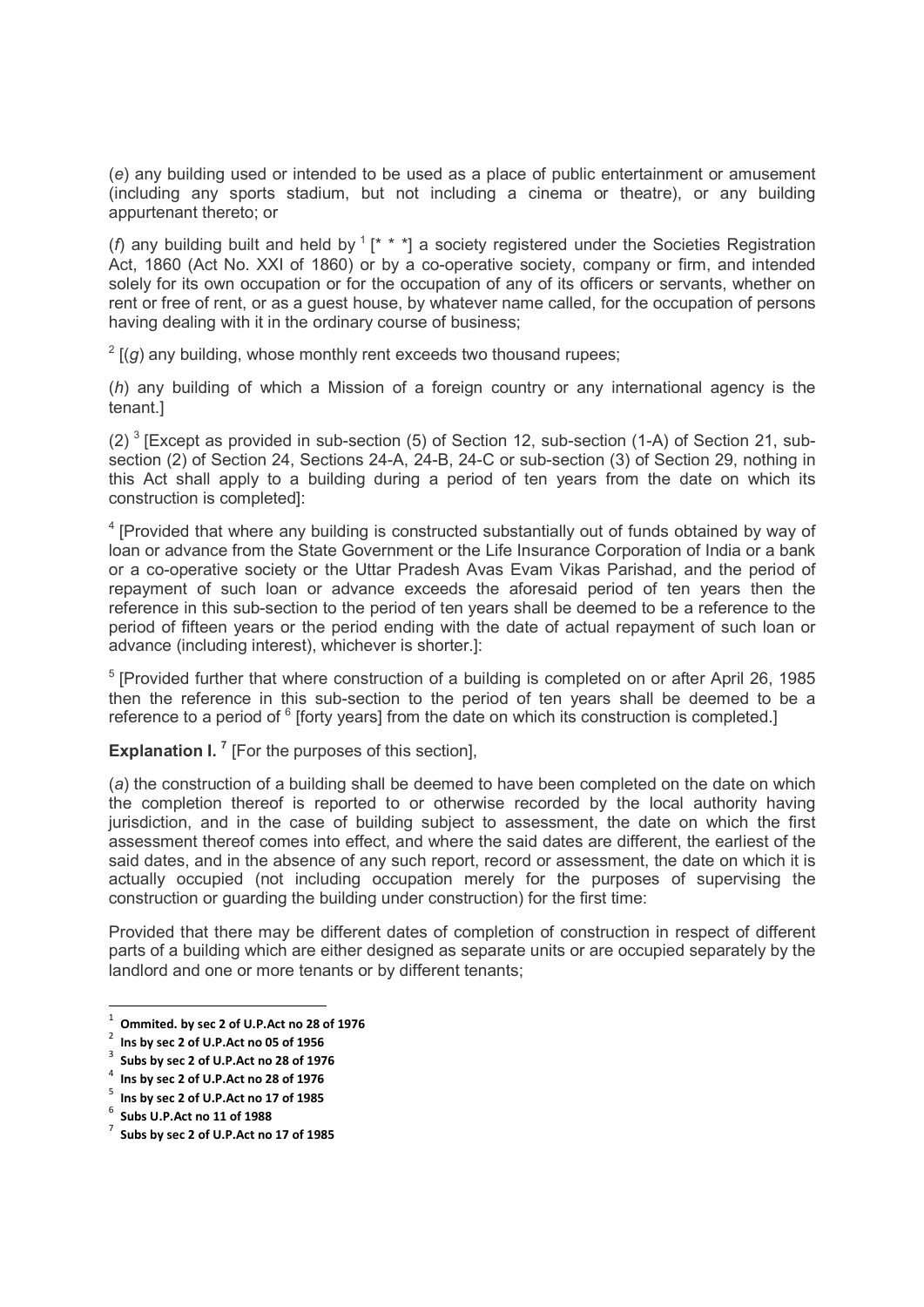(b) construction includes any new construction in place of an existing building which has been wholly or substantially demolished;

(c) where such substantial addition is made to an existing building that the existing building becomes only a minor part thereof the whole of the building including the existing building shall be deemed to be constructed on the date of completion of the said addition.

<sup>1</sup> [Explanation II. The expression bank means

 $(i)$  a banking company, as defined in the Banking Regulation Act, 1949;

(ii) the State Bank of India constituted under the State Bank of India Act, 1955;

 $(iii)$  a subsidiary bank, as defined in the State Bank of India (Subsidiary Banks) Act, 1959;

 $(i)$  a corresponding new bank constituted under the Banking Companies (Acquisition and Transfer of Undertakings) Act, 1970;

(v) a financing bank or Central Bank (as defined in the Uttar Pradesh Co-operative Societies Act, 1965), not being a Land Development Bank; and

(vi) any other financial institution notified by the State Government in the Gazette as a bank for the purpose of this Act;

Explanation III. A building shall be deemed to be constructed substantially out of funds obtained from sources mentioned in the proviso, if the funds obtained from one or more of such sources account for more than one-half of the cost of construction.];

 $(3)$   $^{2}$   $[$   $*$   $*$   $]$ 

 $3$  [2-A. Special provisions for short term licence. (1) Notwithstanding anything contained in this Act, a person occupying a building as owner or as tenant or in any other capacity (hereinafter in this section referred to as licensor) may permit any other person (hereinafter in this section referred to as licensee) to occupy for purely temporary residential accommodation for a period not exceeding three months without any order of allotment under Section 16:

Provided that intimation of the grant of such licence shall be given jointly by the licensor and the licensee to the District Magistrate within one month from the date of occupation of the building or part by the licensee:

Provided further that the District Magistrate may by order, extend the maximum period of such temporary occupation up to 6 months in the aggregate (including the original period of occupation):

Provided also that similar licence shall not be granted again to any other person in respect of the same building or part within a period of one year from the date of vacation of the building or part by the last licensee.

(2) Such licensee shall not be deemed to be a tenant for purposes of Section 20, notwithstanding that he pays or is liable to pay rent for such occupation.

(3) Such licensor shall not be deemed to have ceased to occupy such building or part within the meaning of Section 12 merely on the ground of having granted such licence.

 $\frac{1}{1}$  Ins by sec 2 of U.P.Act no 28 of 1976

 $2$  omitted by sec2 of up act no 05of 1995

 $3$  Ins by sec 3 of U.P.Act no 28 of 1976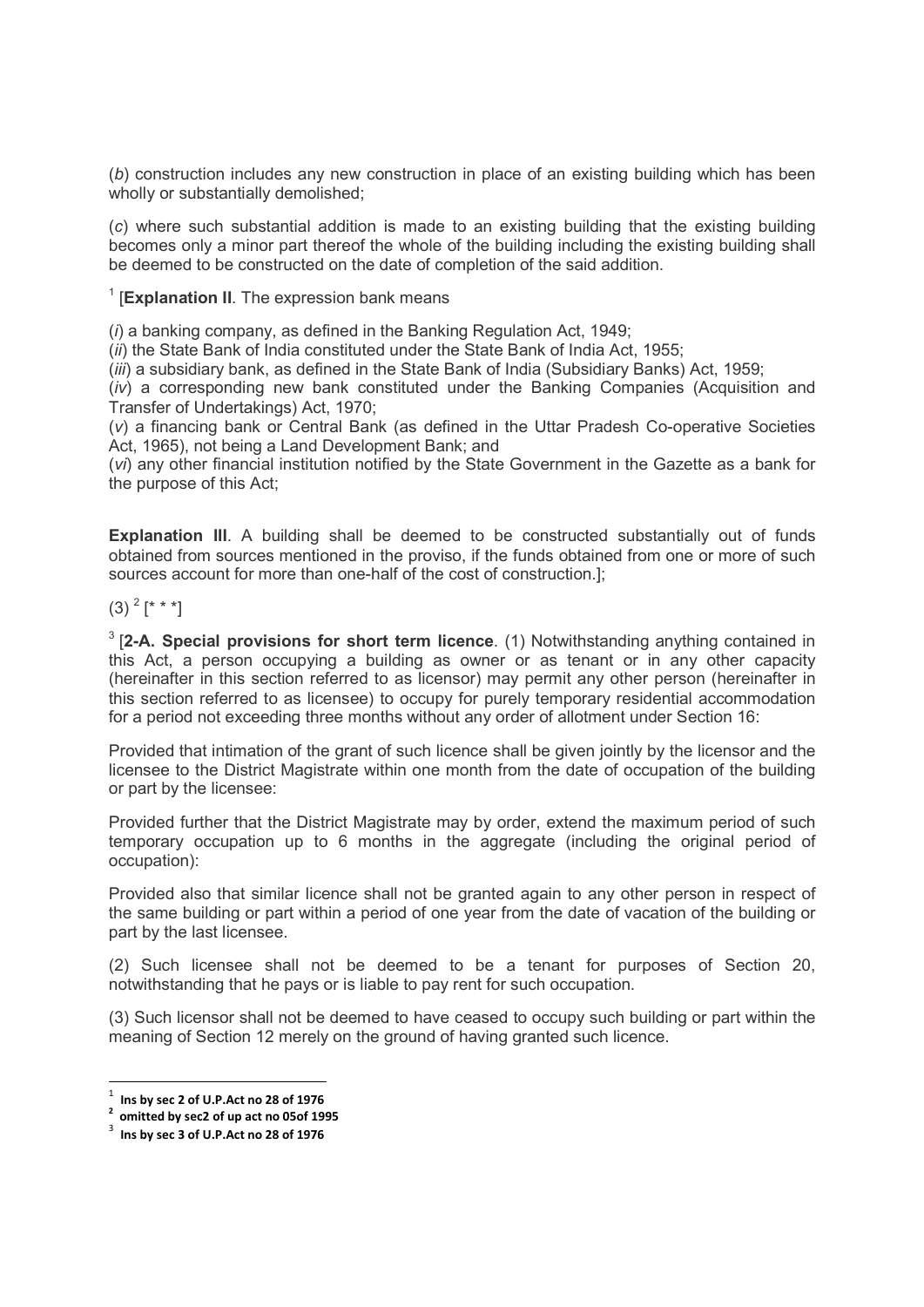(4) The District Magistrate shall not make an allotment under Section 16 in respect of the building or part vacated by the licensee except with the consent of the landlord.

(5) If the licensee omits or refuses to vacate the building or part after the expiry of the period of licence the licensor may make an application to the prescribed authority for his eviction, and the prescribed authority shall thereupon order his eviction, and its order shall be final:

Provided that no order shall be made under this sub-section except after giving to the parties concerned a reasonable opportunity of being heard.

(6) The provisions of Section 23 shall apply to an order made under sub-section (5) as if it were an order made under Section 21 or under Section 22.

2-B. Constitution of Rent Control Tribunals. (1) The State Government may, by a notified order, constitute one or more Tribunals (to be called Rent Control Tribunals) in each district, and may likewise cancel or amend such order.

(2) Where a Tribunal has been constituted in a district under sub-section (1), the State Government may, by a notified order, confer all or any of the powers of the District Magistrate or the prescribed authority under this Act on such Tribunal, and thereupon, such Tribunal shall, notwithstanding anything contained in any other provision of this Act, be deemed to be the District Magistrate or the prescribed authority, as the case may be, for the purposes of this Act, and all cases pending with the District Magistrate or with the prescribed authority, as the case may be, immediately before the constitution of such Tribunal shall stand transferred to the Tribunal, and any further proceedings before the Tribunal shall continue from the stage at which a case is so transferred, and the cases shall be disposed of by the Tribunal.]

#### Section 3. Definitions

In this Act, unless the context otherwise requires

(a)- tenant , in relation to a building, means a person by whom its rent is payable, and on the tenant's death

 $1$  [(1)- in the case of a residential building, such only of his heirs as normally resided with him in the building at the time of his death;

(2)- in the case of a non-residential building, his heirs];<br><sup>2</sup> [*Explanation.* An occupant of a room in a hotel or a lodging house shall not be deemed to be a tenant];

(b) house tax means the tax mentioned in Section  $128(1)(i)$  of the United Provinces Municipalities Act, 1916 (U.P. Act II of 1916), or Section 173(1)(a) of the Uttar Pradesh Nagar Mahapalika Adhiniyam, 1959 (U.P. Act II of 1959), or as the case may be, Section 14(1)(e) of the United Provinces Town Areas Act, 1914 (U.P. Act II of 1914);

(c) District Magistrate includes an officer authorised by the District Magistrate to exercise, perform and discharge all or any of his powers, functions and duties under this Act, and different officers may be so authorised in respect of different areas or cases or classes of cases, and the District Magistrate may recall any case from any such officer and either dispose of it himself or transfer it to any other such officer for disposal:

 $3$  [Provided that nothing in this clause shall be construed to empower the District Magistrate to delegate his power to make or authorise the making of a complaint under Section 33];

(d) prescribed except in clause (e), means prescribed by rules made under this Act;

 $^1$  Subs by up.civil laws amendment act 1972

 $^2$  Ins by sec 2 of U.P.Act no 28 of 1976 and shall be deemed always to have been inserted.

 $3$  Subs by U.P.Act no 19 of 1974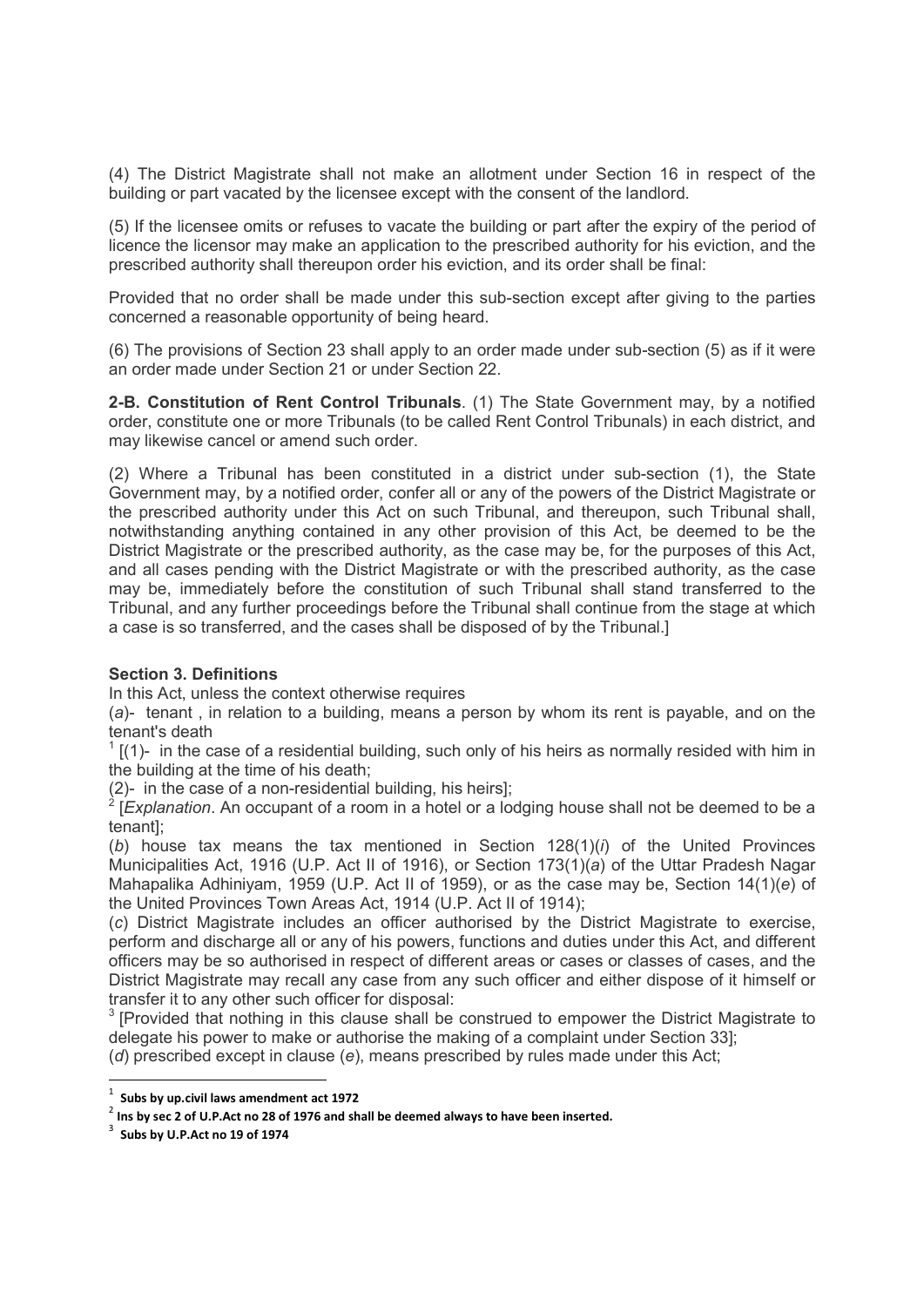$1$  (e) prescribed authority means a Civil Judicial Officer or Judicial Magistrate authorised by the District Judge to exercise, perform and discharge all or any of the powers, functions and duties of the prescribed authority under this Act, and different such officers may be so authorised in respect of different areas or cases or classes of cases, and the District Judge may recall any case from any such officer and may transfer it for disposal to any other such officer];

(f) assessment , in relation to a building, means the assessment or proportionate assessment, as the case may be, of the letting value thereof by the local authority having jurisdiction and assessed shall be construed accordingly;

(g) family , in relation to a landlord or tenant of a building, means, his or her

(i) spouse,

(*ii*) male lineal descendants,

(iii) such parents, grandparents and any unmarried or widowed or divorced or judicially separated daughter or daughter of a male lineal descendant, as may have been normally residing with him or her,

and includes, in relation to a landlord, any female having a legal right of residence in that building;

(h) the old Act , means the United Provinces (Temporary) Control of Rent and Eviction Act, 1947 (U.P. Act No. III of 1947);

(i) building , means a residential or non-residential roofed structure and includes

 $(i)$  any land (including any garden), garages and out-houses, appurtenant to such building;

 $(iii)$  any furniture supplied by the landlord for use in such building;

(iii) any fittings and fixtures affixed to such building for the more beneficial enjoyment thereof;

 $(i)$  landlord, in relation to a building, means a person to whom its rent is or if the building were let, would be, payable and includes, except in clause  $(q)$ , the agent or attorney, or such person;

(k) standard rent , subject to the provisions of Sections 6, 8 and 10, means

 $(i)$  in the case of building governed by the old Act and let out at the time of the commencement of this Act

(a) where there is both an agreed rent payable therefor at such commencement as well as a reasonable annual rent [which in this Act has the same meaning as in Section  $2(f)$  of the old Act, reproduced in the Schedule] the agreed rent or the reasonable annual rent plus 25 per cent thereon, whichever is greater;

(b) where there is no agreed rent, but there is a reasonable annual rent, the reasonable rent plus 25 per cent thereon;

(c) where there is neither agreed rent nor reasonable annual rent, the rent as determined under Section 9;

(ii) in any other case, the assessed letting value, for the time being in force, and in the absence of assessment, the rent determined under Section 9;

(I) State Government, means the Government of Uttar Pradesh;

(m) local authority means a Nagar Mahapalika, municipal board, notified area committee or town area committee,  $2$  [a Zila Parishad, a Development Authority established under the Uttar

<sup>1</sup> Subs by sec 4 of U.P.Act no 28 of 1976

 $2$  lns by sec 4 of U.P.Act no 28 of 1976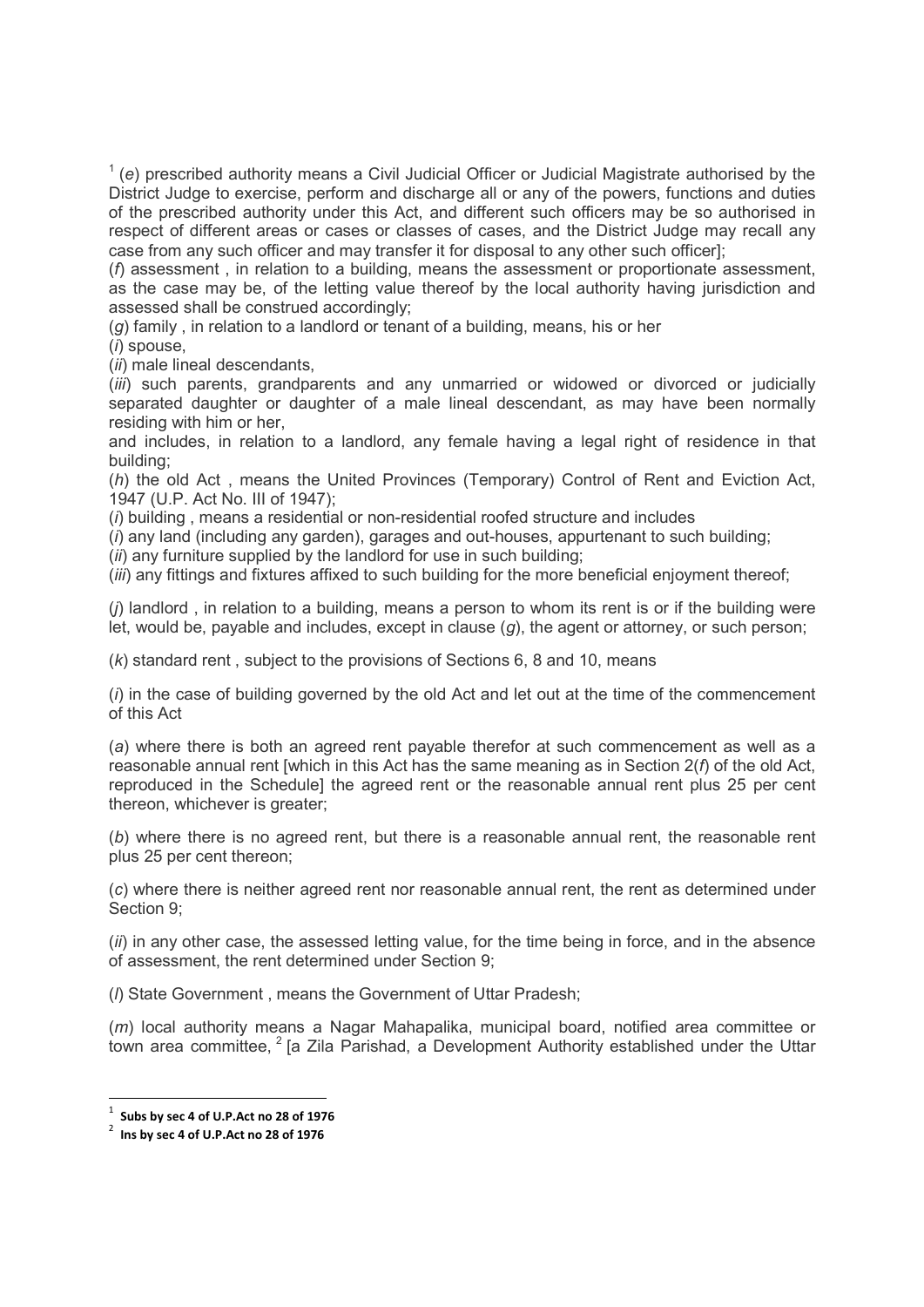Pradesh Urban Planning and Development Act, 1973, or the Uttar Pradesh Avas Evam Vikas Parishad established under the Uttar Pradesh Avas Evam Vikas Parishad Adhiniyam, 1965];

 $1$  [(n) improvement in relation to a building, means any addition to it or alteration thereof or the provision of any new amenity to the tenant, and includes all repairs made in any year the cost whereof exceeds the amount of two months' rent thereof;

(o) public building means any building belonging to or taken on lease or requisitioned by or on behalf of the Central Government or a State Government (including the Government of any other State), and includes any building belonging to or taken on lease by or on behalf of any local authority or any public sector corporation;

(p) public sector corporation means any corporation owned or controlled by the Government, and includes any company as defined in Section 3 of the Companies Act, 1956, in which not less than fifty per cent of the paid up share capital is held by the Government;

(q) recognised educational institution means  $2$  [any University established by law in India, or] any institution recognised under the Intermediate Education Act, 1921 or the Uttar Pradesh Basic Education Act, 1972 or recognised or affiliated under the Uttar Pradesh State Universities Act, 1973;

(r) charitable institution means any establishment, undertaking organisation or association formed for a charitable purpose and includes a specific endowment;

Explanation. For the purposes of this clause, the words charitable purpose includes relief of poverty, education, medical relief and advancement of any other object of utility or welfare to the general public or any section thereof, not being an object of an exclusively religious nature;

(s) religious institution means a temple, math, mosque, church, gurudwara or any other place of public worship  $3$  [\* \* \*].

## **Chapter II** REGULATION OF RENT

#### 4-Prohibition of premium and rent payable generally-

(1) No landlord shall take or receive for admitting a tenant to any building any premium or additional payment over and above the rent payable therefor, nor shall a tenant take or receive any premium for admitting a sub-tenant or any other person.

(2) Except as provided in Sections 5, 6, 7,  $4$  [8, 9-A and 10], the rent payable for any building shall be such as may be agreed upon between the landlord and the tenant, and in the absence of any agreement, the standard rent.

#### 5. Rent payable in case of old buildings-

In the case of a tenancy continuing from before the commencement of this Act, in respect of a building to which the old Act was applicable, the landlord may, by notice in writing, given within

 $^1$  Subs by sec 4 of U.P.Act no 28 of 1976

 $2$  Ins by sec 3 of U.P.Act no 17 of 1985

 $3$  Ommited by sec 3 of up act no -05 of 1995

 $^4$  Subs by sec 4 of U.P.Act no 17 of 1985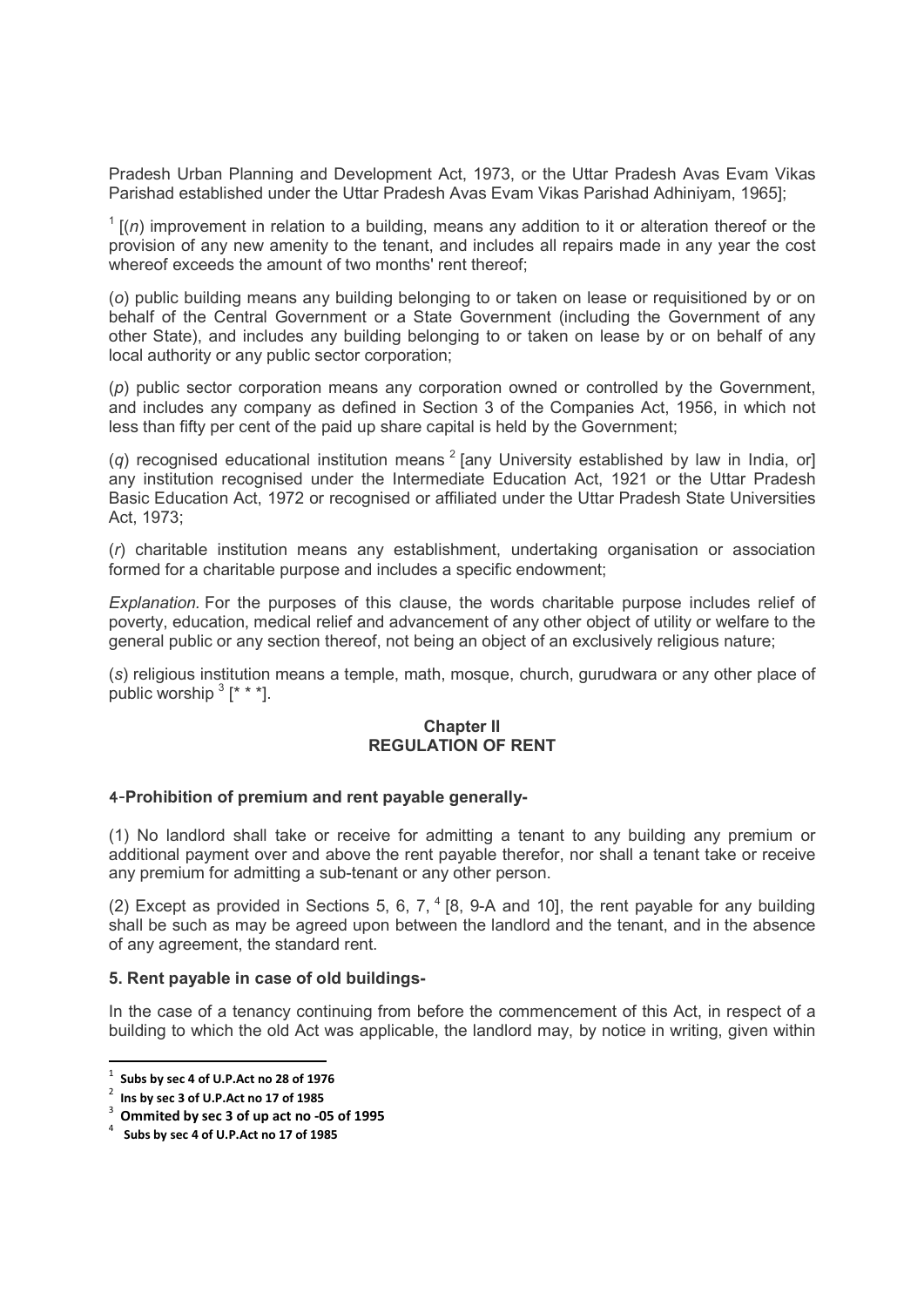three months from the commencement of this Act, enhance the rent payable therefor to an amount not exceeding the standard rent, and the rent so enhanced shall be payable from the commencement of this Act.

# 6. Effect of improvement on rent-

Notwithstanding, anything contained in Section 4 or Section 5, but subject to the provisions of Section 8, where the landlord has, after the commencement of this Act, either with the consent of the tenant or in pursuance of any requirement of law, made any improvement in a building, he may by notice in writing to the tenant, given within three months from the date of completion of the improvement, enhance the monthly rent of the building by an amount not exceeding one per cent of the actual cost of such improvement, with effect from the said date, and thereupon the standard rent of that building shall stand enhanced accordingly.

# 7-Liability to pay taxes-

Subject to any contract in writing to the contrary, but notwithstanding anything contained in  $1$ <sup>[</sup>Section 149 of the Uttar Pradesh Municipalities Act, 1916], the tenant shall be liable to pay to the landlord in addition to and as part of the rent, the following taxes or proportionate part thereof, if any, payable in respect of the building or part under his tenancy, namely

(a) the water tax;

(b) twenty-five per cent of every such enhancement in house tax made after the commencement of this Act, or such portion thereof, as is not occasioned on account of the increase in the assessment of the building as a result of the enhancement of rent under the provisions of Section 5:

Provided that nothing in this section shall apply in relation to a tenant the rate of rent payable by whom for the time being (excluding any enhancement of rent under provisions of Section 5) does not exceed twenty-five rupees per month.

8. Disputes regarding amount of standard rent, etc. (1) Where a dispute arises with regard

to the amount of the standard rent or to the amount of enhancement in rent permissible under Section 5 or Section 6 or to the date with effect from which such enhancement shall take effect, or to the amount of taxes payable by tenant under Section 7, or to the amount of proportionate rent payable by the tenant after a part of the building or any land appurtenant thereto is released under Section 16 or Section 21, or to the amount of rent payable by the original tenant for the new building allotted to him under sub-section (2) of Section 24, the District Magistrate shall, on an application being made in that behalf, by order  $2$  [determine such dispute].

(2) Where the assessment of a building occupied by a tenant is lower than the agreed rent payable therefor, the District Magistrate, on an application of the tenant or of his own motion, may, after giving to the landlord an opportunity of being heard, direct the local authority concerned to enhance the assessment in accordance with the agreed rent with effect from the date from which the agreed rent has been payable or the date of commencement of this Act, whichever is later, and thereupon, notwithstanding anything contained in the law relating to that local authority, the assessment shall be corrected accordingly.

<sup>1</sup> Subs by sec 11 of U.P.Act no 17 of 1999

 $2^{2}$  Subs by president act 19 of 1973 and up.act no 30 of 1974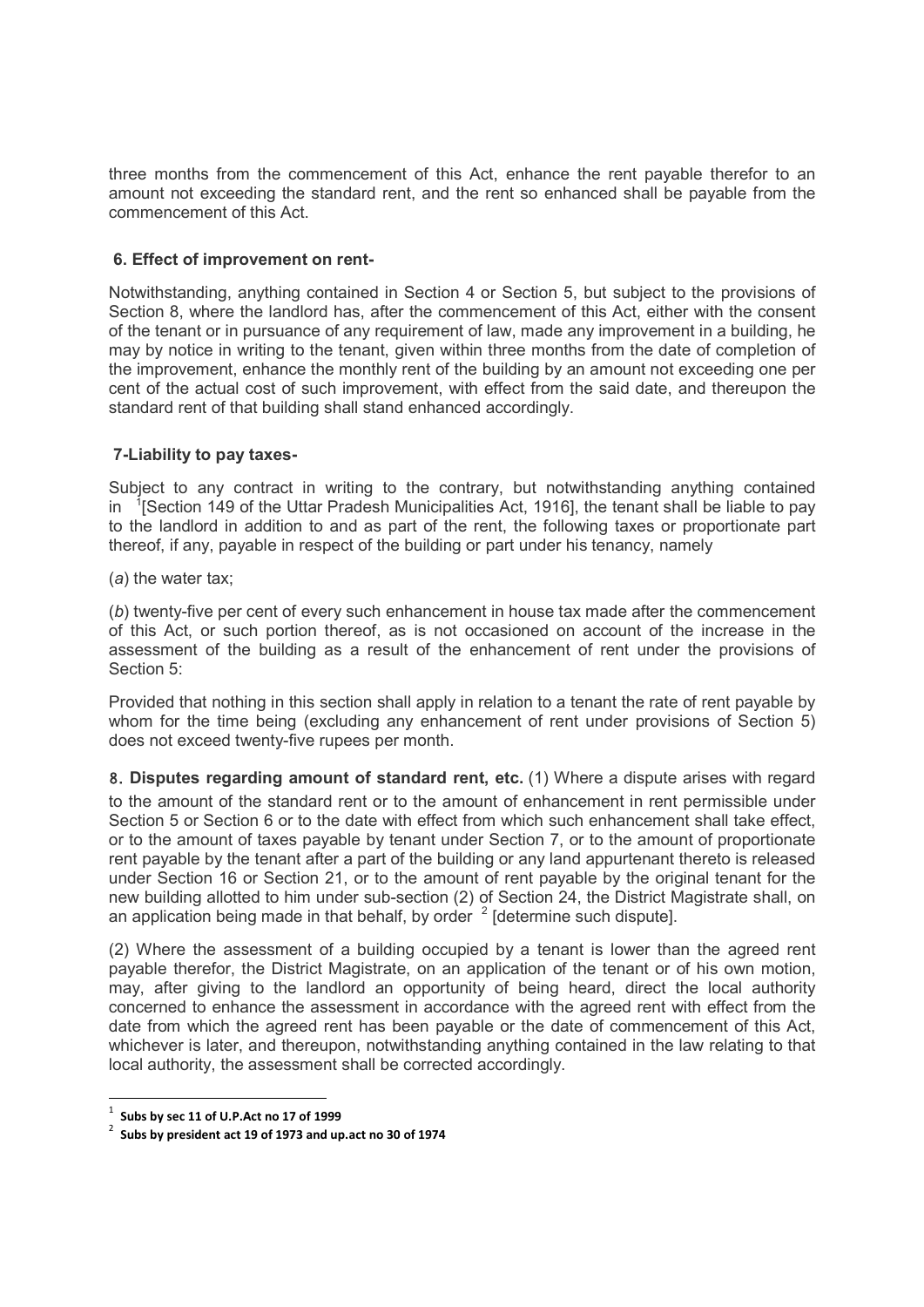(3) Every order under sub-section (1) or sub-section (2) shall, subject to the result of any appeal preferred under Section 10, be final.

## Section 9. Determination of standard rent-

(1) In the case of a building to which the old Act was applicable and which is let out at the time of the commencement of this Act in respect of which there is neither any reasonable annual rent nor any agreed rent or in any other case where there is neither any agreed rent nor any assessment in force, the District Magistrate shall, on an application being made in that behalf, determine the standard rent.

(2) In determining the standard rent the District Magistrate may consider

(a) the respective market-value of the building and of its site immediately before the date of commencement of this Act or the date of letting, whichever is later (hereinafter in this section referred to as the said date);

(b) the cost of construction, maintenance and repairs of the building:

(c) the prevailing rents for similar buildings in the locality immediately before the said date;

(d) the amenities provided in the building:

(e) the latest assessment, if any, of the building;

(f) any other relevant fact which appears in the circumstances of the case to be material.

 $1$  [(2-A) Subject to the provisions of sub-section (2), the District Magistrate shall ordinarily consider ten per centum per annum on the market value of the building (including its site) on the said date to be the annual standard rent thereof, and the monthly standard rent shall be equal to one-twelfth of the annual standard rent so calculated.]

(3) Every order made under sub-section (1) shall, subject to the result of any appeal preferred under Section 10, be final.

 $2$  [9-A. Revision of rent of commercial buildings let out by public religious institutions. (1) Where any building belonging to a public charitable or public religious institution has been let out to a tenant for the purposes of a shop or commercial establishment, then notwithstanding anything contained in this Chapter, or in any contract or lease, the landlord of such building may apply to the District Magistrate for revision of the monthly rent payable therefor, and such rent shall be revised to a sum equivalent to one-twelfth of ten per centum of the market value of the building under tenancy:

Provided that the rent revised under this sub-section shall not exceed double the rent payable on the date of the application by the landlord under this sub-section.

(2) The rent revised under sub-section (1) shall be payable by the tenant from the commencement of the month of tenancy next following the date of the application.

 $^1$  Ins by U.P.Act no 28 of 1976

 $^2$  Ins by U.P.Act no 28 of 1976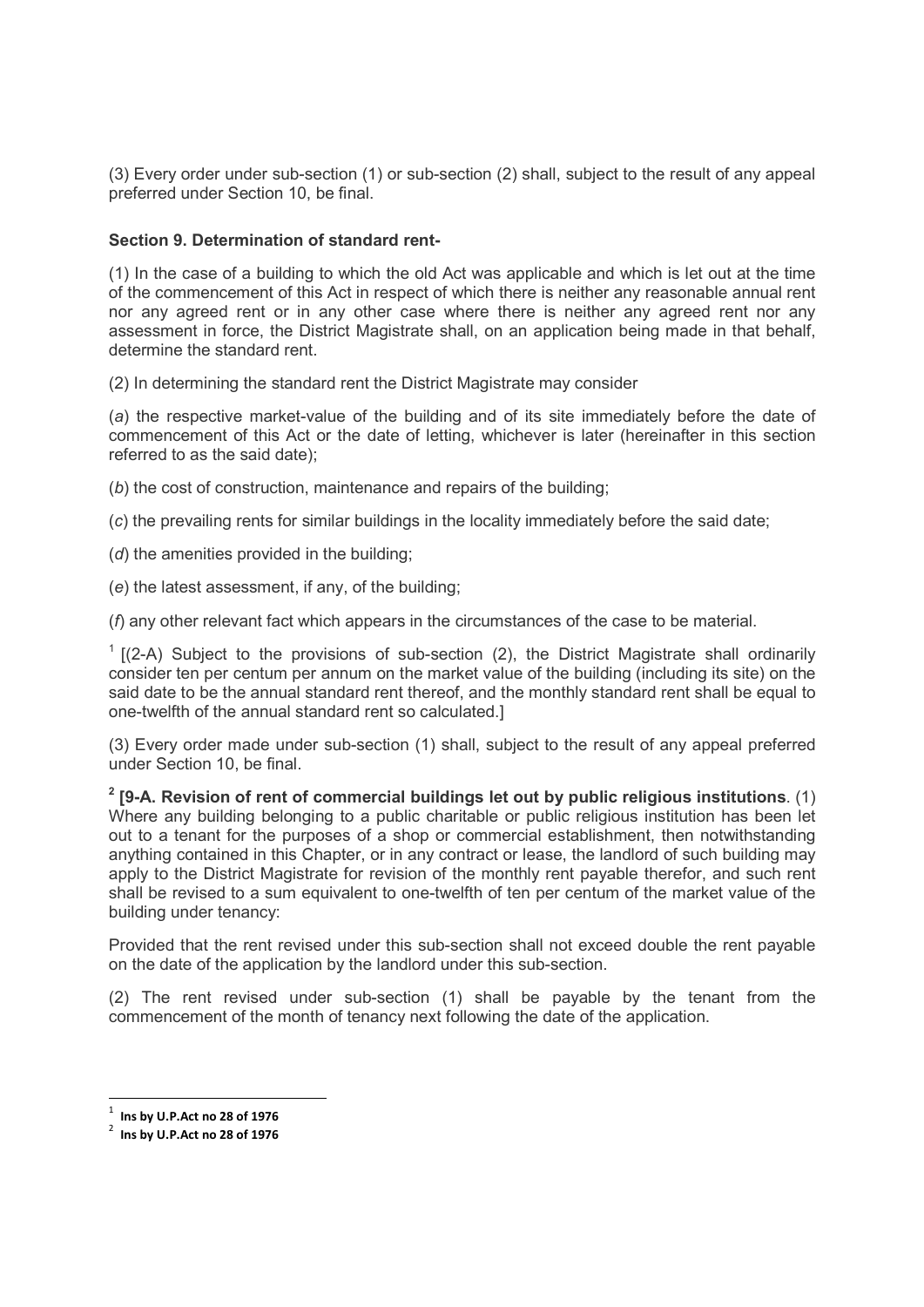(3) Where the rent of any building had been revised in accordance with sub-section (1), then the landlord shall not be entitled to move a fresh application under the said sub-section within a period of five years from the date of the final order.

Explanation. In this section, the expressions shop and commercial establishment shall have the meaning assigned to them in the Uttar Pradesh Dookan Aur Vanijya Adhishthan Adhiniyam, 1962, as amended from time to time.]

10. Appeal against order under Sections- <sup>1</sup>[8, 9 and 9-A]. (1) Any person aggrieved by an order of the District Magistrate under Section 8 or Section 9  $^2$  [or Section 9-A] may, within thirty days from the date of the order, prefer an appeal against it to the District Judge, and the District Judge may either dispose it of himself or assign it for disposal to an Additional District Judge under his administrative control, and may recall it from any such officer, or transfer it to any other such officer.

(2) The appellate authority may confirm, vary or rescind the order, or remand the case to the District Magistrate for rehearing, and may also take any additional evidence, and pending its decision, stay the operation of the order under appeal on such terms, if any, as it thinks fit.

(3) No further appeal or revision shall lie against any order passed by the appellate authority under this section, and its order shall be final.

#### **Chapter III** REGULATION OF LETTING

## 11. Prohibition of letting without allotment order-

Save as hereinafter provided, no person shall let any buildings except in pursuance of an allotment order issued under Section 16.

#### Chapter III REGULATION OF LETTING

12. Deemed vacancy of building in certain cases-(1) A landlord or tenant of a building shall be deemed to have ceased to occupy the building or a part thereof if

(a) he has substantially removed his effects therefrom, or

(b) he has allowed it to be occupied by any person who is not a member of his family, or

 (c) in the case of a residential building, he as well as members of his family have taken up residence, not being temporary residence, elsewhere.

(2) In the case of non-residential building, where a tenant carrying on business in the building admits a person who is not a member of his family as a partner or a new partner, as the case may be, the tenant shall be deemed to have ceased to occupy the building.

(3) In the case of a residential building, if the tenant or any member of his family builds or otherwise acquires in a vacant state or gets vacated a residential building in the same city,

 $^1$  Subs by sec 5 of U.P.Act no 17 of 1985

 $2$  lns by sec 5 of U.P.Act no 17 of 1985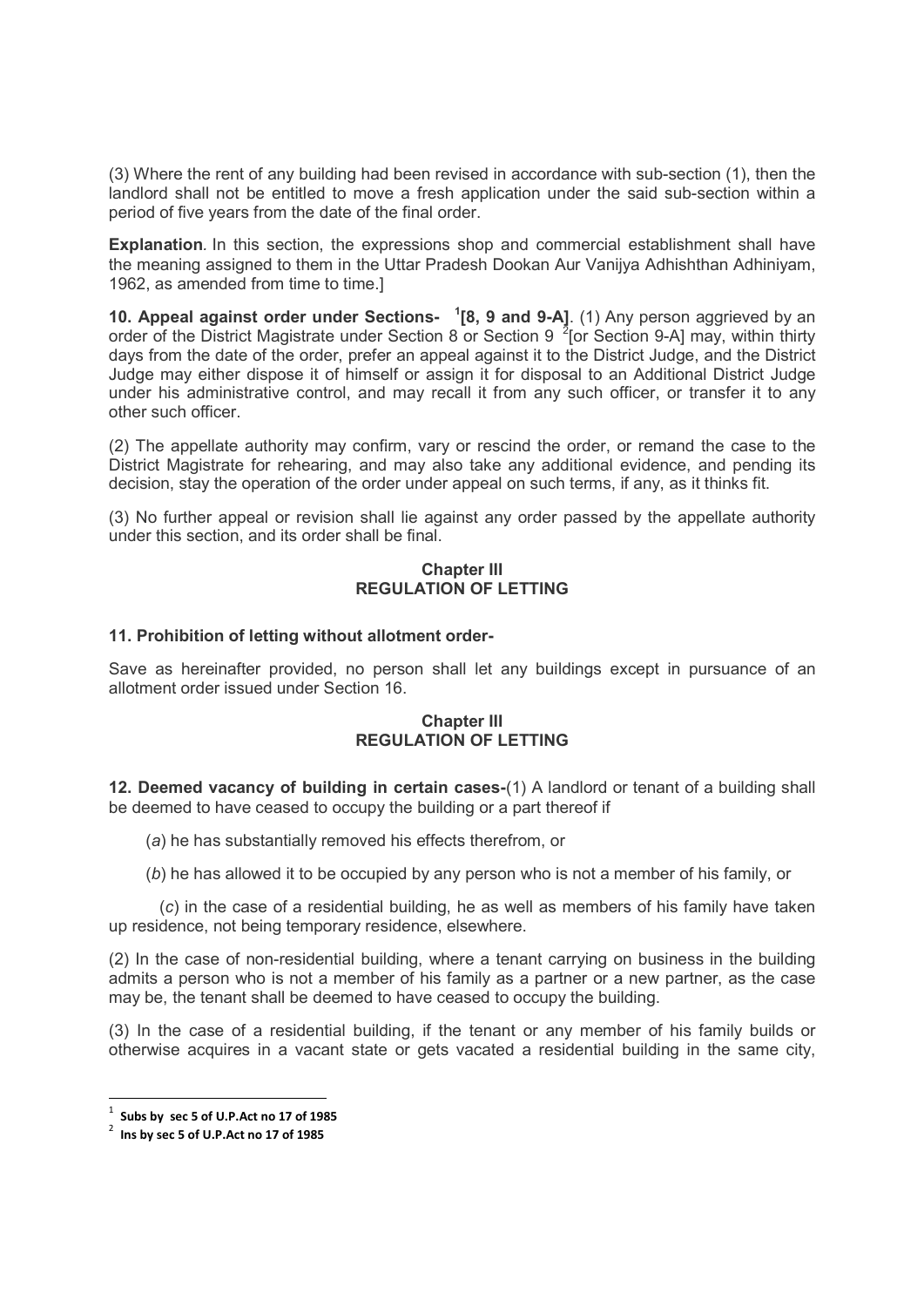municipality, notified area or town area in which the building under tenancy is situate, he shall be deemed to have ceased to occupy the building under his tenancy:

Provided that if the tenant or any member of his family had built any such residential building before the date of commencement of this Act, then such tenant shall be deemed to have ceased to occupy the building under his tenancy upon the expiration of a period of one year from the said date.

<sup>1</sup>[Explanation. For the purposes of this sub-section

(a) a person shall be deemed to have otherwise acquired a building, if he is occupying a public building for residential purposes as a tenant, allottee or licensee;

(b) the expression any member of family , in relation to a tenant, shall not include a person who has neither been normally residing with nor is wholly dependent on such tenant.]

 $2$ [(3-A) If the tenant of a residential building holding a transferable post under any Government or local authority or a public sector corporation or under any other employer has been transferred to some other city, municipality, notified area or town area, then such tenant shall be deemed to have ceased to occupy such building with effect from the thirtieth day of June following the date of such transfer or from the date of allotment to him of any residential accommodation (whether any accommodation be allotted under this Act or any official accommodation is provided by the employer) in the city, municipality, notified area or town area to which he has been so transferred, whichever is later.

(3-B) If the tenant of a residential building is engaged in any profession, trade, calling or employment in any city, municipality, notified area or town area in which the said building is situate, and such engagement ceases for any reason whatsoever, and he is landlord of any other building in any other city, municipality, notified area or town area, then such tenant shall be deemed to have ceased to occupy the first-mentioned building with effect from the date on which he obtains vacant possession of the last-mentioned building whether as a result of proceedings under Section 21 or otherwise.]

(4) Any building or part which a landlord or tenant has ceased to occupy within the meaning of sub-section (1), or sub-section (2), or  ${}^{3}$ [sub-section (3), sub-section (3-A) or sub-section (3-B)], shall, for the purposes of this Chapter, be deemed to be vacant.

 $^{4}$ [(5) A tenant or, as the case may be, a member of his family, referred to in sub-section (3) shall, have a right, as landlord of any residential building referred to in the said sub-section which may have been let out by him before the commencement of the Uttar Pradesh Urban Buildings (Regulation of Letting, Rent and Eviction) (Amendment) Act, 1976 to apply under clause (a) of sub-section (1) of Section 21 for the eviction of his tenant from such building, notwithstanding that such building is one to which the remaining provisions of this Act do not apply.]

13. Restrictions on occupation of building without allotment or release- Where a landlord or tenant ceases to occupy a building or part thereof, no person shall occupy it in any capacity

 $^1$  Ins by U.P.Act no 28 of 1976

 $2$  Ins by U.P.Act no 28 of 1976

 $3$  Subs by U.P.Act no 28 of 1976

 $^4$  Ins by U.P.Act no 28 of 1976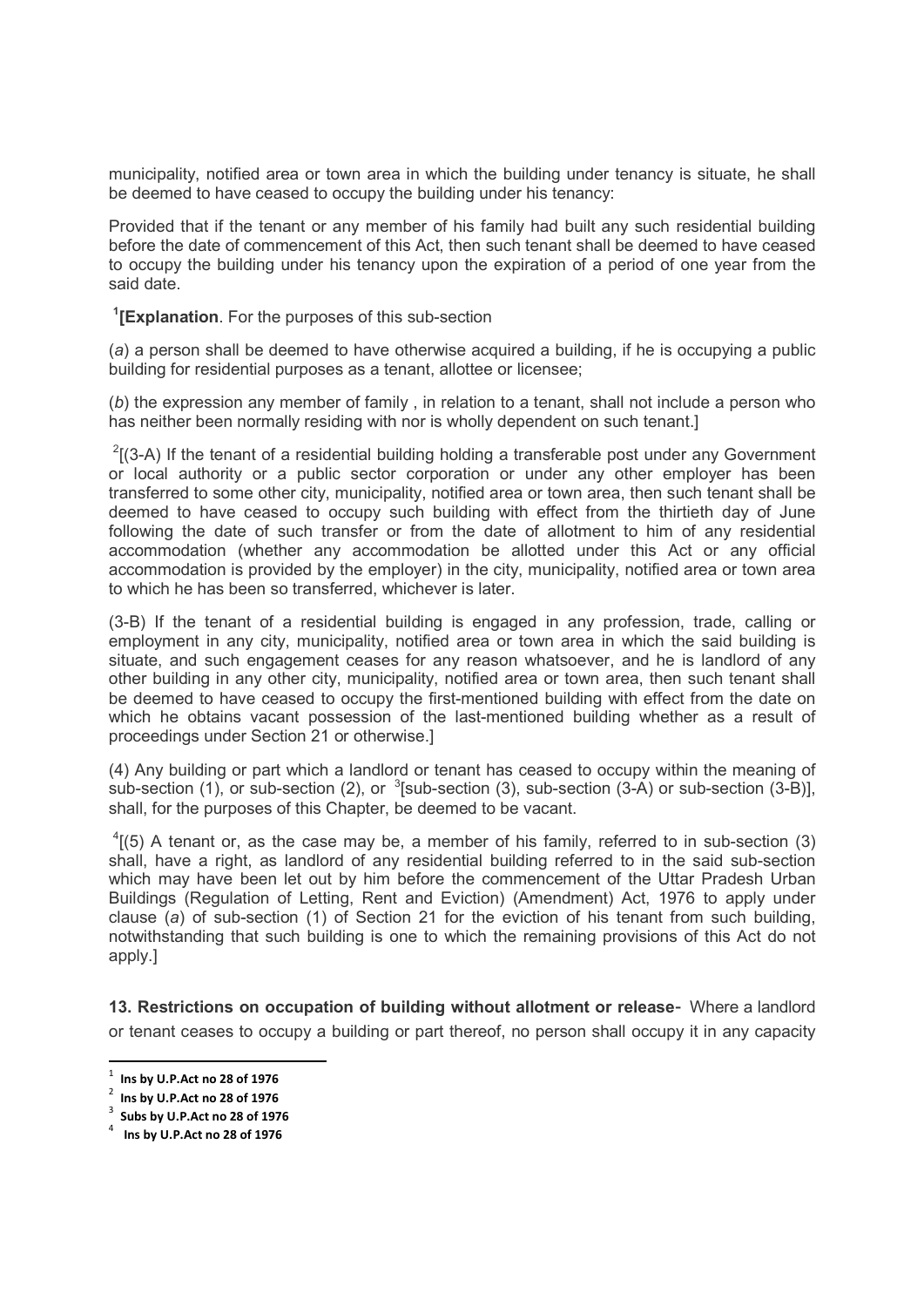on his behalf, or otherwise than under an order of allotment or release under Section 16, and if a person so purports to occupy it, he shall, without prejudice to the provisions of Section 31, be deemed to be an unauthorised occupant of such building or part.

14. Regularisation or occupation of existing tenants- <sup>1</sup>[Notwithstanding anything contained in this Act or any other law for the time being in force, any licensee (within the meaning of Section 2-A) or a tenant in occupation of a building with the consent of the landlord immediately before the commencement of the Uttar Pradesh Urban Buildings (Regulation of Letting, Rent and Eviction) (Amendment) Act, 1976, not being a person against whom any suit or proceeding for eviction is pending before any court or authority on the date of such commencement shall be deemed to be an authorised licensee or tenant of such building].

15. Obligation to intimate vacancy to District Magistrate- (1)- Every landlord, shall on a building falling vacant by his ceasing to occupy it or by the tenant vacating it or by release from requisition or in any other manner whatsoever gives notice of the vacancy in writing to the District Magistrate not later than seven days after the occurrence of such vacancy, and such notice may at the option of the landlord be given before the occurrence of the vacancy.

(2) Every tenant so vacating a building shall give notice thereof in writing to the District Magistrate and also to the landlord not less than fifteen days before the vacancy.

(3) The notice under sub-section (1) or sub-section (2) shall contain such particulars as may be prescribed.

(4) The District Magistrate, on being satisfied on an application made to him in that behalf that there was sufficient cause for the landlord or the tenant not to give notice under sub-section (1) or sub-section (2) within time, may condone such delay.

 16. Allotment and release of vacant building- (1) Subject to the provisions of the Act, the District Magistrate may by order

 (a) require the landlord to let any building which is or has fallen vacant or is about to fall vacant, or a part of such building but not appurtenant land alone, to any person specified in the order (to be called an allotment order); or

 (b) release the whole or any part of such building, or any land appurtenant thereto, in favour of the landlord (to be called a release order):

<sup>2</sup>[Provided that in the case of a vacancy referred to in sub-section (4) of Section 12, the District Magistrate shall give an opportunity to the landlord or the tenant, as the case may be, of showing that the said section is not attracted to his case before making an order under clause  $(a).$ ]

(2) No release order under clause  $(b)$  of sub-section  $(1)$  shall be made unless the District Magistrate is satisfied that the building or any part thereof or any land appurtenant thereto is bona fide required, either in its existing form or after demolition and new construction, by the landlord for occupation by himself or any member of his family, or any person for whose benefit

 $^1$  Subs by U.P.Act no 28 of 1976

 $^2$  Ins by U.P.Act no 28 of 1976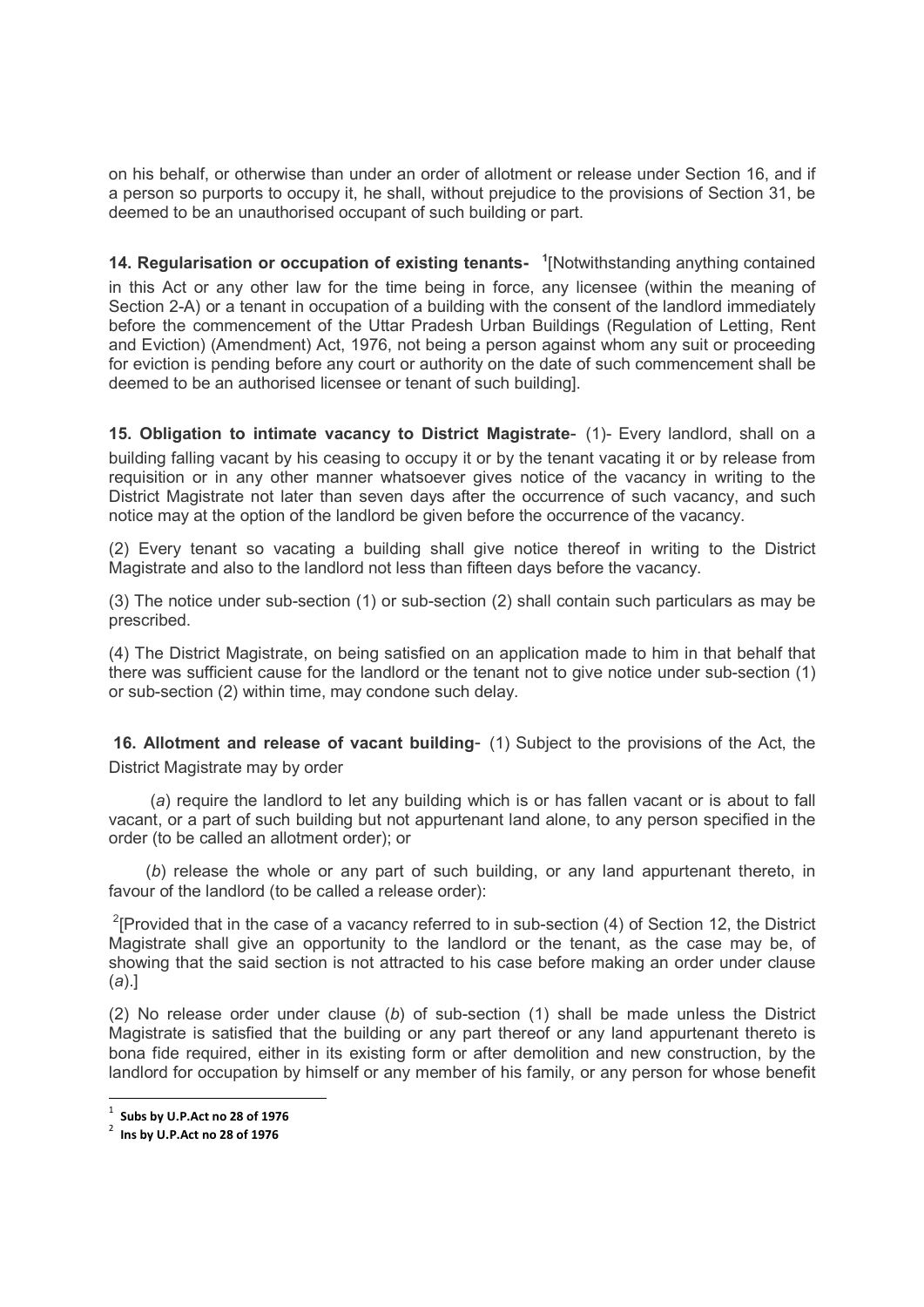it is held by him, either for residential purposes or for purposes of any profession, trade, calling or where the landlord is the trustee of a public charitable trust, for the objects of the trust, or that the building or any part thereof is in a dilapidated condition and is required for purposes of demolition, and new construction, or that any land appurtenant to it is required by him for constructing one or more new buildings or for dividing it into several plots with a view to the sale thereof for purposes of construction of new buildings:

Provided that no application under this sub-section shall be entertained for the purposes of a charitable trust the objects of which provide for discrimination in respect of its beneficiaries on the ground of religion, caste or place of birth.

(3) The allotment order shall specify

(a) whether the building shall be used by the tenant for residential or non-residential purposes;

(b) in the case of business purposes, the names of proprietors or partners of the business;

(c) the date, which shall not be earlier than seven days after the date of the order, by which the landlord shall deliver possession to the allottee;

(d) such other particulars as may be prescribed.

(4) Whether the allottee or the landlord has not been able to obtain possession of the building, allotted to him or, as the case may be, released in his favour, or any part thereof,  $1^*$  \* \*] the District Magistrate, on an application of the allottee or the landlord, as the case may be, may by order evict or cause to be evicted any person named in the order as well as every other person claiming under him or found in occupation, and may for that purpose use or cause to be used such force as may be necessary and put or cause to be put the allottee or the landlord in possession of the building or part.

(5)(a) Where the landlord or any other person claiming to be a lawful occupant of the building or any part thereof comprised in the allotment or release order satisfies the District Magistrate that such order was not made in accordance with clause (a) or clause  $(b)$ ], as the case may be, of sub-section (1), the District Magistrate may review the order:

Provided that no application under this clause shall be entertained later than seven days after the eviction of such person.

(b) Where the District Magistrate on review under this sub-section sets aside or modifies his order of allotment or release, he shall put or cause to be put the applicant, if already evicted, back into possession of the building, and may for that purpose use or cause to be used such force as may be necessary.

(6) If the District Magistrate finds an application given under sub-section (5) to be false or frivolous, he shall by order award to the allottee or the landlord, as the case may be, against the applicant special costs which shall not exceed five hundred rupees.

(7) Every order under this section shall,  $^{2}$ [subject to any order made under Section 18], be final.

 $^1$  Ommited by U.P.Act no 28 of 1976

 $2$  Subs by U.P.Act no 28 of 1976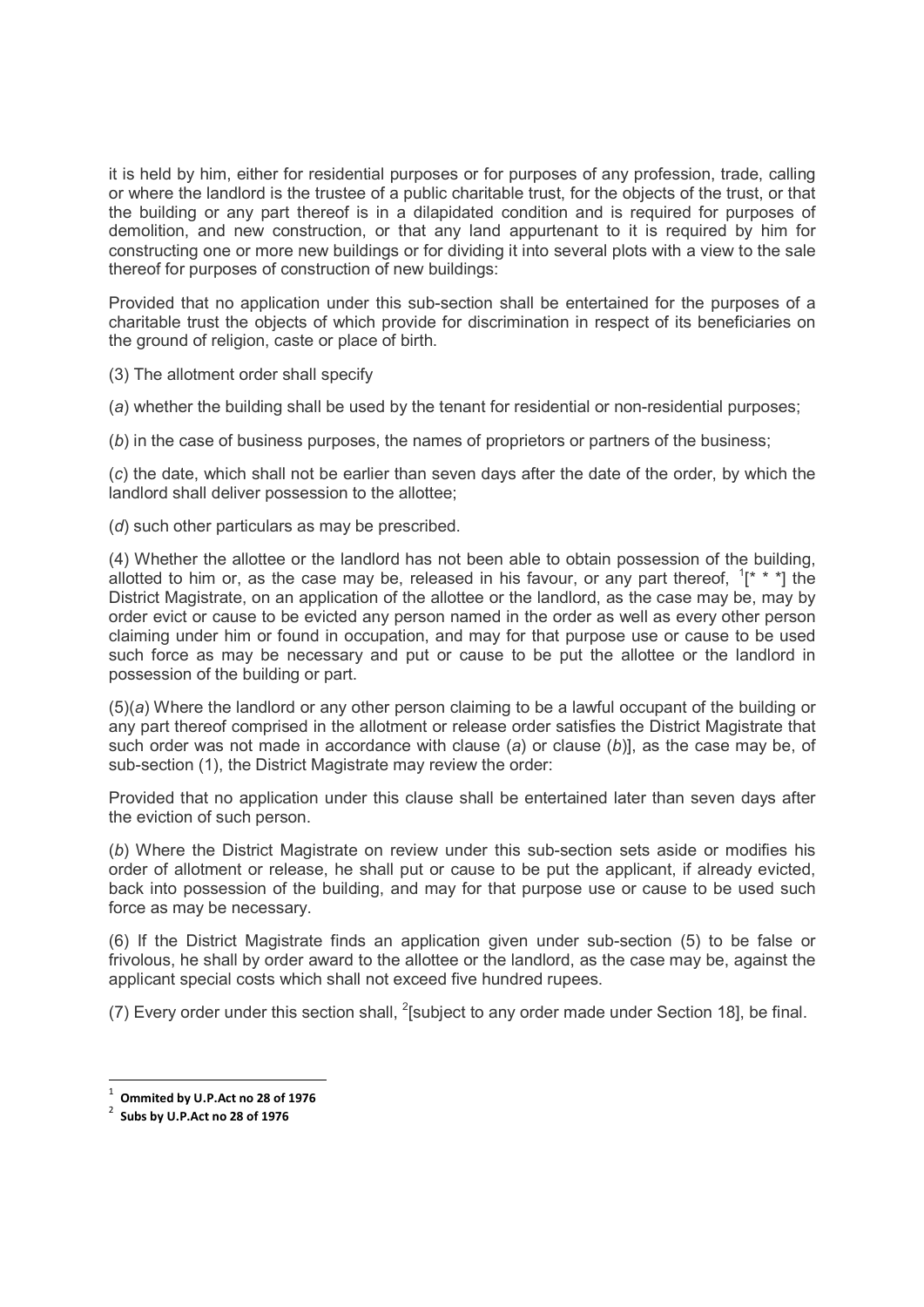(8) The allottee shall,  $\frac{1}{2}$  [subject to the provisions of sub-sections (5) and (9), and Section 18], be deemed to become tenant of the building from the date of allotment or, where he is unable to obtain possession by reason of a stay order or of any other person having occupied or continued to occupy the building, from the date on which he obtains possession.

 $2(9)$  The District Magistrate shall, while making an order under clause (a) of sub-section (1), also require the allottee to pay to the landlord an advance, equivalent to,

(a) where the building is situated in a hill municipality, one-half of the yearly presumptive rent; and

(b) in any other case, one month's presumptive rent, and on his failure to make or offer the payment within a week thereof, rescind the allotment order.

Explanation. In this sub-section the expression presumptive rent means an amount of rent which the District Magistrate prima facie considers reasonable having regard to the provisions of sub-sections (2) and (2-A) of Section 9, provided that such amount shall not be less than the amount of rent which was payable by the last tenant, if any.

(10) Nothing in sub-section (9) shall be construed to require the District Magistrate to take any evidence or hold any formal inquiry before fixing the presumptive rent of the building allotted, and the amount mentioned in the allotment order as presumptive rent shall be subject to any agreement in writing between the parties or to any subsequent determination of standard rent after formal inquiry under Section 9:

Provided that until the presumptive rent is so revised by agreement or by an order under Section 9, the tenant shall continue to be liable to pay rent according to the presumptive rent specified in the allotment order, so however, that any subsequent order under Section 9 shall relate back to the date of commencement of the tenancy.]

17. Conditions of making allotment order-- (1) Where the District Magistrate receives an intimation, under sub-section (1) of Section 15, of the vacancy or expected vacancy of building any allotment order in respect of that building shall be made and communicated to the landlord within twenty-one days from the date of receipt of such intimation, and where no such order is so made or communicated within the said period, the landlord may intimate to the District Magistrate the name of a person of his choice, and thereupon the District Magistrate shall allot the building in favour of the person so nominated unless for special and adequate reason to be recorded he allots it to any other person within ten days from the receipt of intimation of such nomination:

Provided that where the landlord has made an application under clause (b) of sub-section (1) of Section 16, for the release of the whole or any part of the building or land appurtenant thereto in his favour, the said period of twenty-one days shall be computed from the date of decision on that application or where an application for review or an appeal is filed against such decision, from the date of decision on such application or appeal.

(2) Where a part of a building is in the occupation of the landlord for residential purposes, or is released in his favour under clause  $(b)$  of sub-section  $(1)$  of Section 16 for residential purposes,

<sup>1</sup> Subs by U.P.Act no 28 of 1976

 $2^{2}$  Subs by U.P.Act no 28 of 1976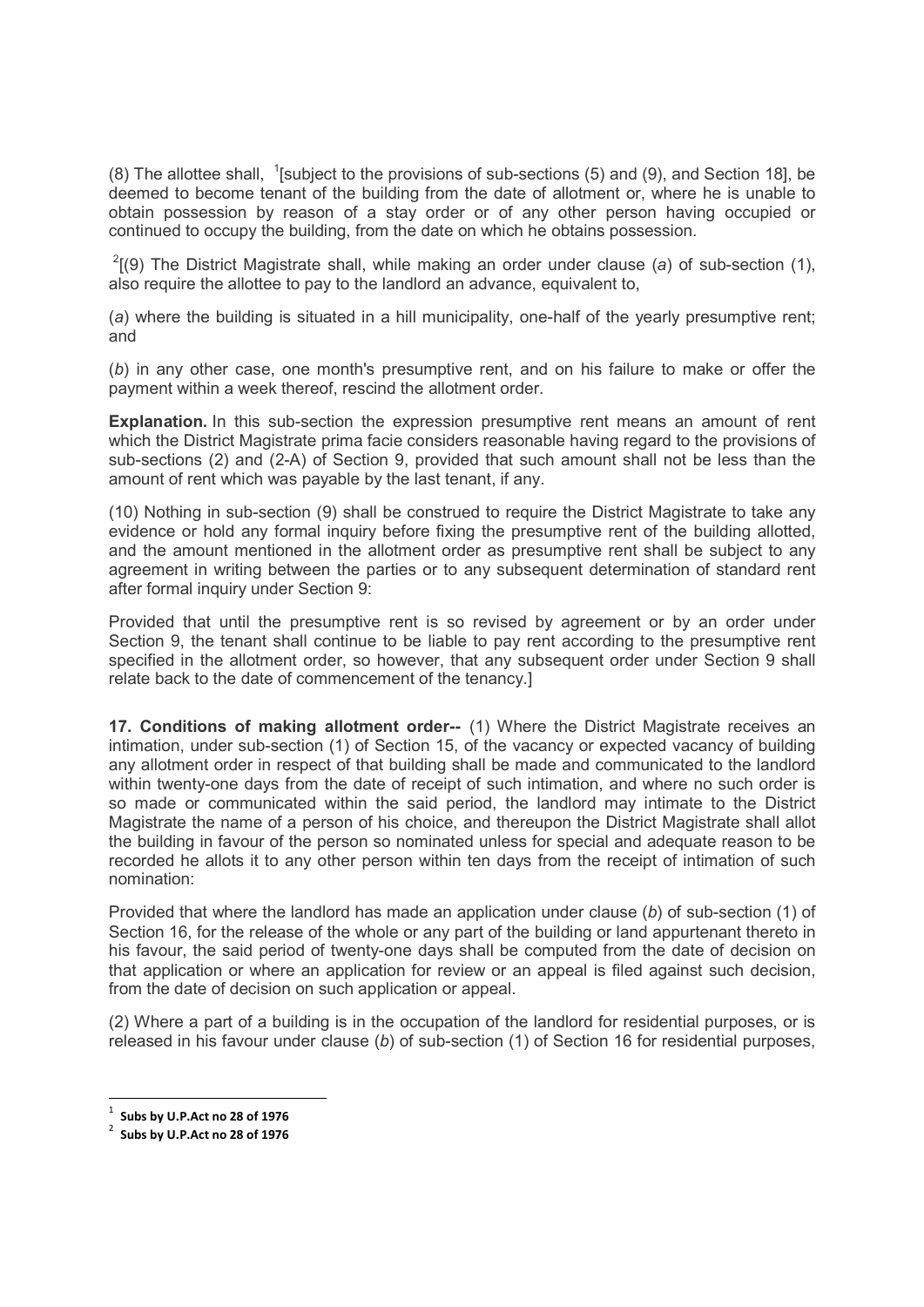the allotment of the remaining part thereof under clause (a) of the said sub-section (1) shall be made in favour of a person nominated by the landlord.

<sup>1</sup>[Explanation. Where a building in the occupation of the landlord for residential purposes adjoins (whether horizontally or vertically) the building sought to be allotted, and

(a) there is a common entrance to or a common passage for both the buildings; or

(b) the two buildings share the sanitary conveniences or other amenities (not including electric connection);

then notwithstanding that the two buildings are independently fit for residential purposes, they shall be deemed to be part of each other for the purposes of this sub-section.]

## 18. Appeal against order of allotment or release-

 $^{2}$ [(1) No appeal shall lie from any order under Section 16 or Section 19, whether made before or after the commencement of this section, but any person aggrieved by a final order under any of the said sections may, within fifteen days from the date of such order, prefer a revision to the District Judge on any one or more of the following grounds, namely:

(a) that the District Magistrate has exercised a jurisdiction not vested in him by law;

(b) that the District Magistrate has failed to exercise jurisdiction vested in him by law;

(c) that the District Magistrate acted in the exercise of his jurisdiction illegally or with material irregularity.

(2) The revising authority may confirm or rescind the final order made under sub-section (1) or may remand the case to the District Magistrate for rehearing, and pending the revision, may stay the operation of such order on such terms, if any, as it thinks fit.

Explanation. The power to rescind the final order under this sub-section shall not include the power to pass an allotment order or to direct the passing of an allotment order in favour of a person different from the allottee mentioned in the order under revision.

(3) Where an order under Section 16 or Section 19 is rescinded, the District Magistrate shall, on an application being made to him on that behalf, place the parties back in the position which they would have occupied but for such order or such part thereof as has been rescinded, and may for that purpose use or cause to be used such force as may be necessary.]

19. Re-allotment in the event of landlord abusing the release order- Where a building or part thereof is released in favour of the landlord under Section 16, or on  $3$ [revision under Section 18], on the ground that it was required by the landlord for occupation by himself or any member of his family or any person for whose benefit it was held by him, or for the objects of the trust of which he was trustee, or on the ground that it was required for purposes of demolition and new construction, and the landlord either puts or causes to be put into occupation any person different from the person for whose occupation, according to the landlord's representation, it was required, or permits any such person to occupy it, or otherwise puts it to

 $^1$  Ins by U.P.Act no 28 of 1976

 $2$  Subs by U.P.Act no 28 of 1976

 $3$  Subs by U.P.Act no 28 of 1976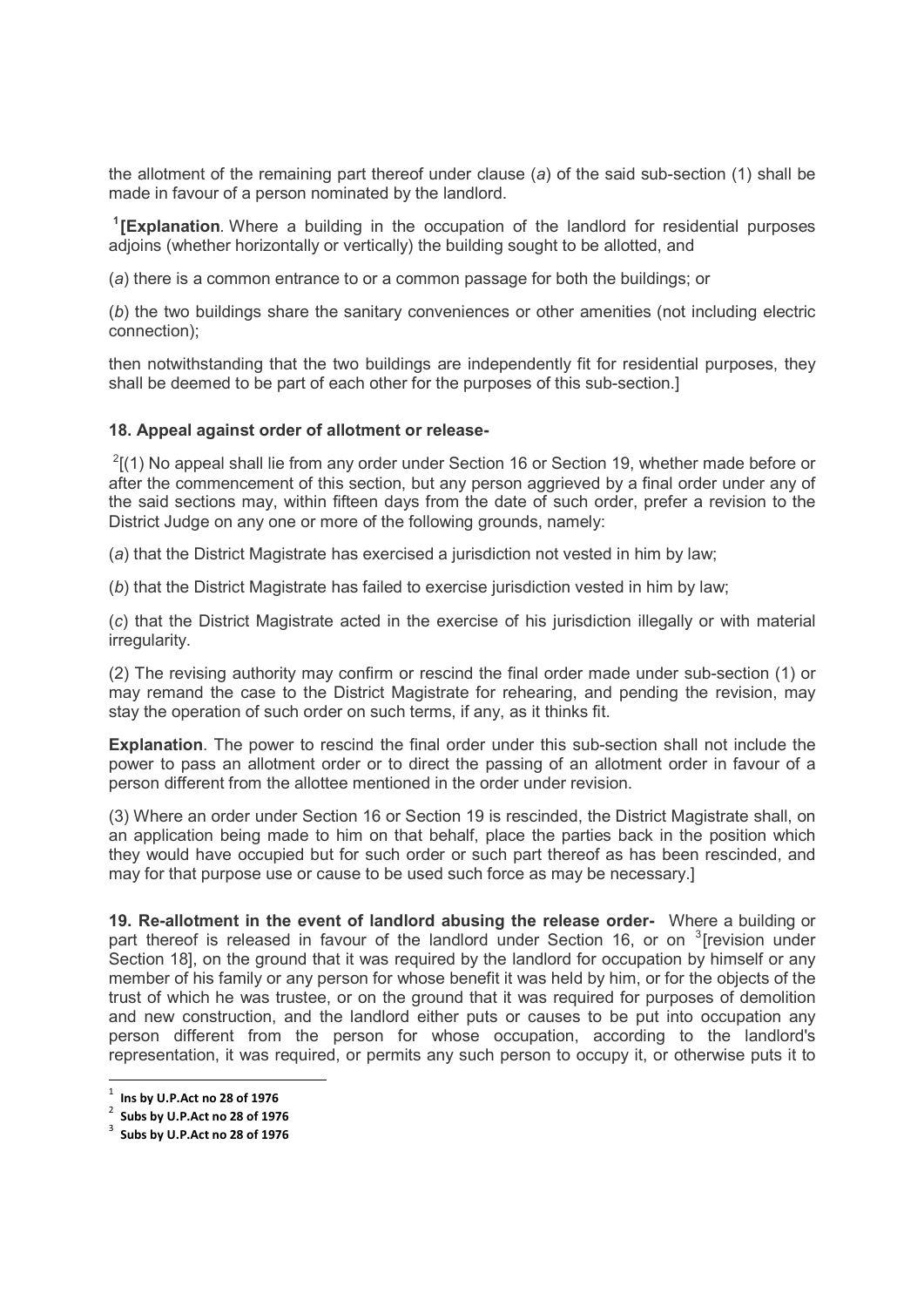any use other than the one for which it was released or, as the case may be, omits to occupy it within one month or such extended period as the District Magistrate may for sufficient cause allow from the date of his obtaining possession or in the case of a building which was proposed to be occupied after some construction or reconstruction, from the date of completion thereof, the District Magistrate or, as the case may be, the District Judge, on an application being made in that behalf within three months from the date of such act or omission, may after giving to the landlord an opportunity of being heard, revoke the order of release in whole or in part, and on such order being made, the District Magistrate may treat the building or part as vacant and allot it as such.

## Chapter IV REGULATION AND EVICTION

20. Bar of suit for eviction of tenant except on specified grounds- (1) Save as provided in sub-section (2),  $1^*$  \* \*] no suit shall be instituted for the eviction of a tenant from a building, notwithstanding the determination of his tenancy by efflux of time or on the expiration of a notice to quit or in any other manner:

Provided that nothing in this sub-section shall bar a suit for the eviction of a tenant on the determination of his tenancy by efflux of time where the tenancy for a fixed term was entered into by or in pursuance of a compromise or adjustment arrived at with reference to a suit, appeal, revision or execution proceeding, which is either recorded in court or otherwise reduced to writing and signed by the tenant.

(2)- A suit for the eviction of a tenant from a building after the determination of his tenancy may be instituted on one or more of the following grounds, namely:

(a) that the tenant is in arrears of rent for not less than four months, and has failed to pay the same to the landlord within one month from the date of service upon him of a notice of demand:

Provided that in relation to a tenant who is a member of the armed forces of the Union and in whose favour the prescribed authority under the Indian Soldiers (Litigation) Act, 1925 (Act No. IV of 1925), has issued a certificate that he is serving under special conditions within the meaning of Section 3 of that Act or where he has died by enemy action while so serving, then in relation to his heirs, the words four months in this clause shall be deemed to have been substituted by the words one year ;

(b) that the tenant has wilfully caused or permitted to be caused substantial damage to the building;

(c) that the tenant has without the permission in writing of the landlord made or permitted to be made any such construction or structural alteration in the building as is likely to diminish its value or utility or to disfigure it;

( $d$ ) that the tenant  $2$ [has without the consent in writing of the landlord used it for a purpose other than the purpose for which he was admitted to the tenancy of the building or otherwise done any act which is inconsistent with such use], or has been convicted under any law for the time being

<sup>-</sup> $1$  Ommited by sec 8 of up. laws amendment act 1972

<sup>2</sup> Subs by U.P.Act no 28 of 1976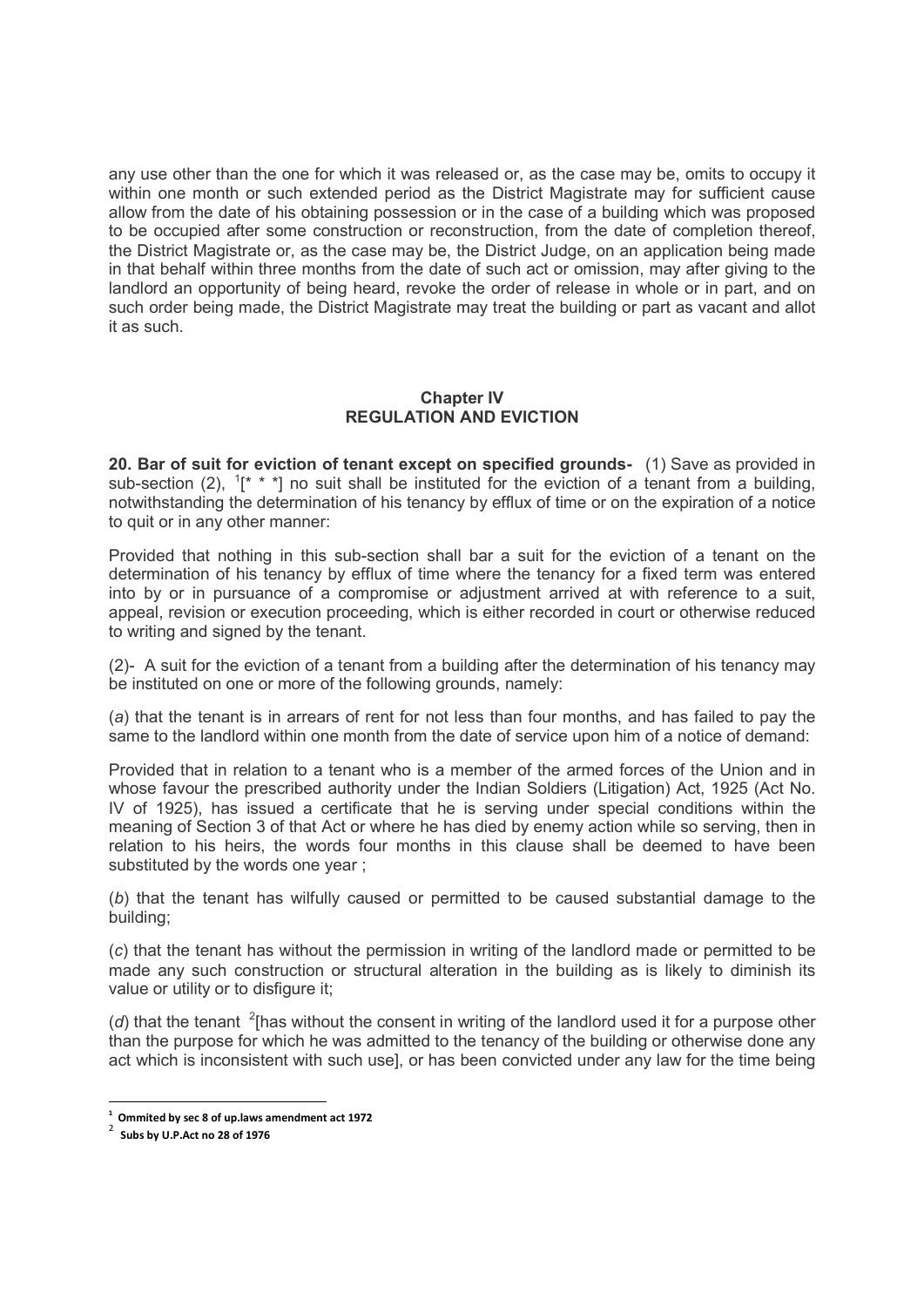in force of an offence of using the building or allowing it to be used for illegal or immoral purposes;

(e) that the tenant has sublet, in contravention of the provisions of Section 25, or as the case may be, of the old Act the whole or any part of the building;

(f) that the tenant has renounced his character as such or denied the title of the landlord, and the letter has not waived his right of re-entry or condoned the conduct of the tenant;

 $(q)$  that the tenant was allowed to occupy the building as part of his contract of employment under the landlord, and his employment has ceased.

 $(3)$ - <sup>1</sup>[\* \* \*].

(4) In any suit for eviction on the ground mentioned in clause (a) of sub-section (2), if at the first hearing of the suit the tenant unconditionally pays or  $2$ [tenders to the landlord or deposits in court] the entire amount of rent and damages for use and occupation of the building due from him (such damages for use and occupation being calculated at the same rate as rent) together with interest thereon at the rate of nine per cent per annum and the landlord's costs of the suit in respect thereof, after deducting therefrom any amount already deposited by the tenant under sub-section (1) of Section 30, the court may, in lieu of passing a decree for eviction on that ground, pass an order relieving the tenant against his liability for eviction on that ground:

Provided that nothing in this sub-section, shall apply in relation to a tenant who or any member of whose family has built or has otherwise acquired in a vacant state, or has got vacated after acquisition, any residential building in the same city, municipality, notified area or town area.

<sup>3</sup>[Explanation. For the purposes of this sub-section

(a) the expression first hearing means the first date for any step or proceeding mentioned in the summons served on the defendant;

(b) the expression cost of the suit includes one-half of the amount of counsel's fee taxable for a contested suit.]

(5) Nothing in this section shall affect the power of the court to pass a decree on the basis of an agreement, compromise or satisfaction recorded under Rule 3 of Order XXIII of the First Schedule to the Code of Civil Procedure, 1908.

 $^{4}$ [(6) Any amount deposited by the tenant under sub-section (4) or under Rule 5 of Order XV of the First Schedule to the Code of Civil Procedure, 1908 shall be paid to the landlord forthwith on his application without prejudice to the parties' pleadings and subject to the ultimate decision in the suits.]

# Section 21. Proceedings for release of building under occupation of tenant

 $1$  Ommited by sec 8 of up civil laws amendment act 1972

 $2$  Subs by U.P.Act no 28 of 1976

 $3$  Ins by U.P. Act no 28 of 1976

 $4$  Ins by U.P. Act no 28 of 1976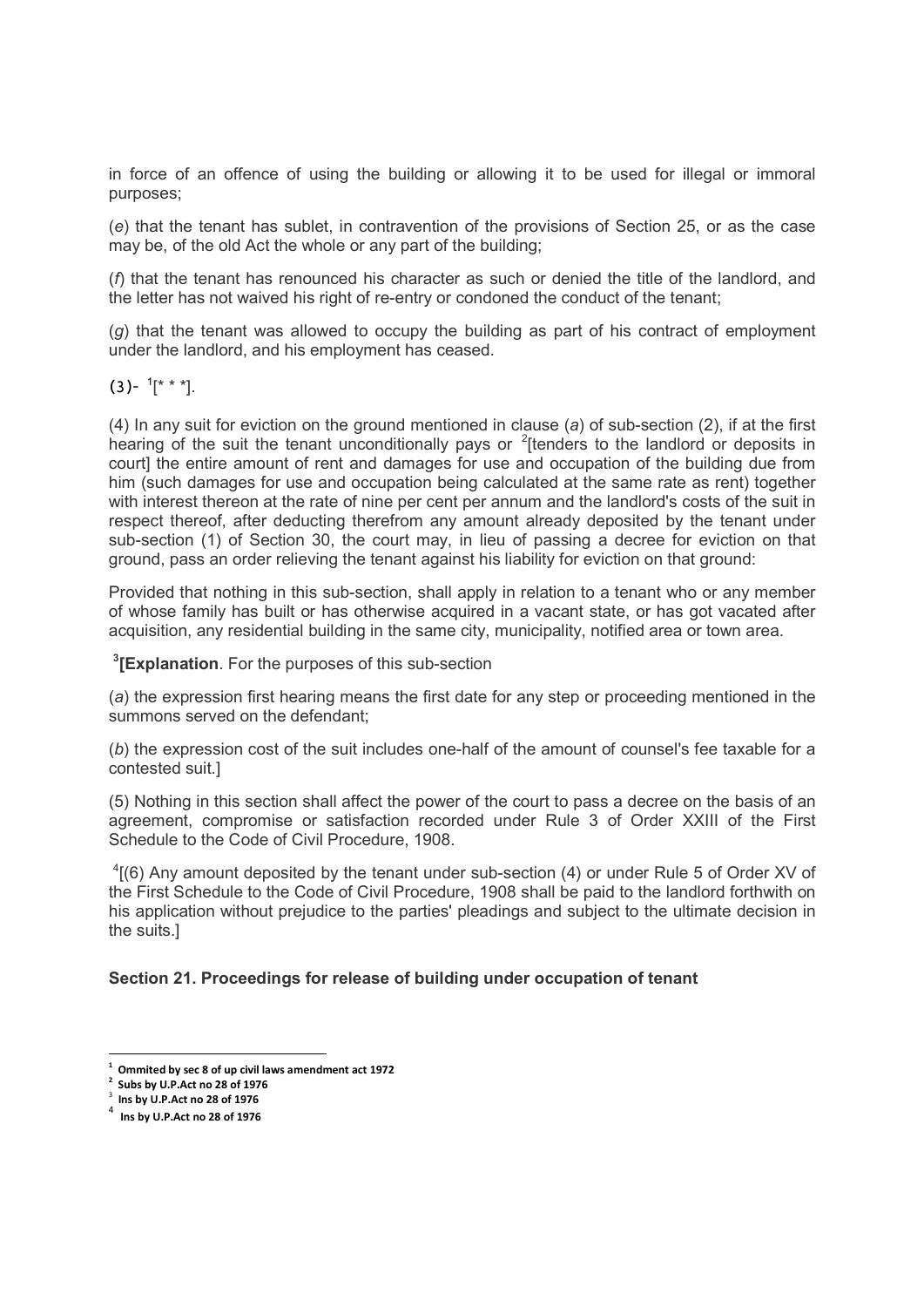(1)- The prescribed authority may, on an application of the landlord in that behalf, order the eviction of a tenant from the building under tenancy or any specified part thereof if it is satisfied that any of the following grounds exists namely

(a) that the building is bona fide required either in its existing form or after demolition and new construction by the landlord for occupation by himself or any member of his family, or any person for whose benefit it is held by him, either for residential purposes or for purposes of any profession, trade or calling, or where the landlord is the trustee of a public charitable trust, for the objects of the trust;

(b) that the building is in a dilapidated condition and is required for purposes of demolition and new construction:

Provided that where the building was in the occupation of a tenant since before its purchase by the landlord, such purchase being made after the commencement of this Act, no application shall be entertained on the grounds, mentioned in clause (a), unless a period of three years has elapsed since the date of such purchase and the landlord has given a notice in that behalf to the tenant not less than six months before such application, and such notice may be given even before the expiration of the aforesaid period of three years:

Provided further that if any application under clause (a) is made in respect of  $\frac{1}{2}$  [any building let out exclusively for non-residential purposes], the prescribed authority while making the order of eviction shall, after considering all relevant facts of the case, award against the landlord to the tenant  $2$ [an amount not exceeding two years' rent] as compensation and may, subject to rules, impose such other conditions as it thinks fit:

Provided also that no application under clause (a) shall be entertained

(i) for the purposes of a charitable trust, the objects of which provide for discrimination in respect of its beneficiaries on the ground of religion, caste, or place of birth;

 $(iii)$  in the case of any residential building, for occupation for business purposes;

(iii) in the case of any residential building, against any tenant who is a member of the armed forces of the Union and in whose favour the prescribed authority under the Indian Soldiers (Litigation) Act, 1925 (Act No. IV of 1925) has issued a certificate that he is serving under special conditions within the meaning of Section 3 of that Act, or where he has died by enemy action while so serving then against his heirs:

 $3$  [Provided also that the prescribed authority shall, except in cases provided for in the Explanation, take into account the likely hardship to the tenant from the grant of the application as against the likely hardship to the landlord from the refusal of the application and for that purpose shall have regard to such factors as may be prescribed.]

Explanation. In the case of a residential building:

(i) where the tenant or any member of his family  $\frac{4}{1}$  (who has been normally residing with or is wholly dependent on him)] has built or has otherwise acquired in a vacant state or has got vacated after acquisition a residential building in the same city, municipality, notified area or

 $1$  Subs by U.P.Act no 28 of 1976

 $\frac{2}{3}$  Subs by U.P.Act no 28 of 1976

Ins by U.P.Act no 28 of 1976 and shall be deemed always to have been inserted

 $^4$  Ins by U.P.Act no 28 of 1976 and shall be deemed always to have been inserted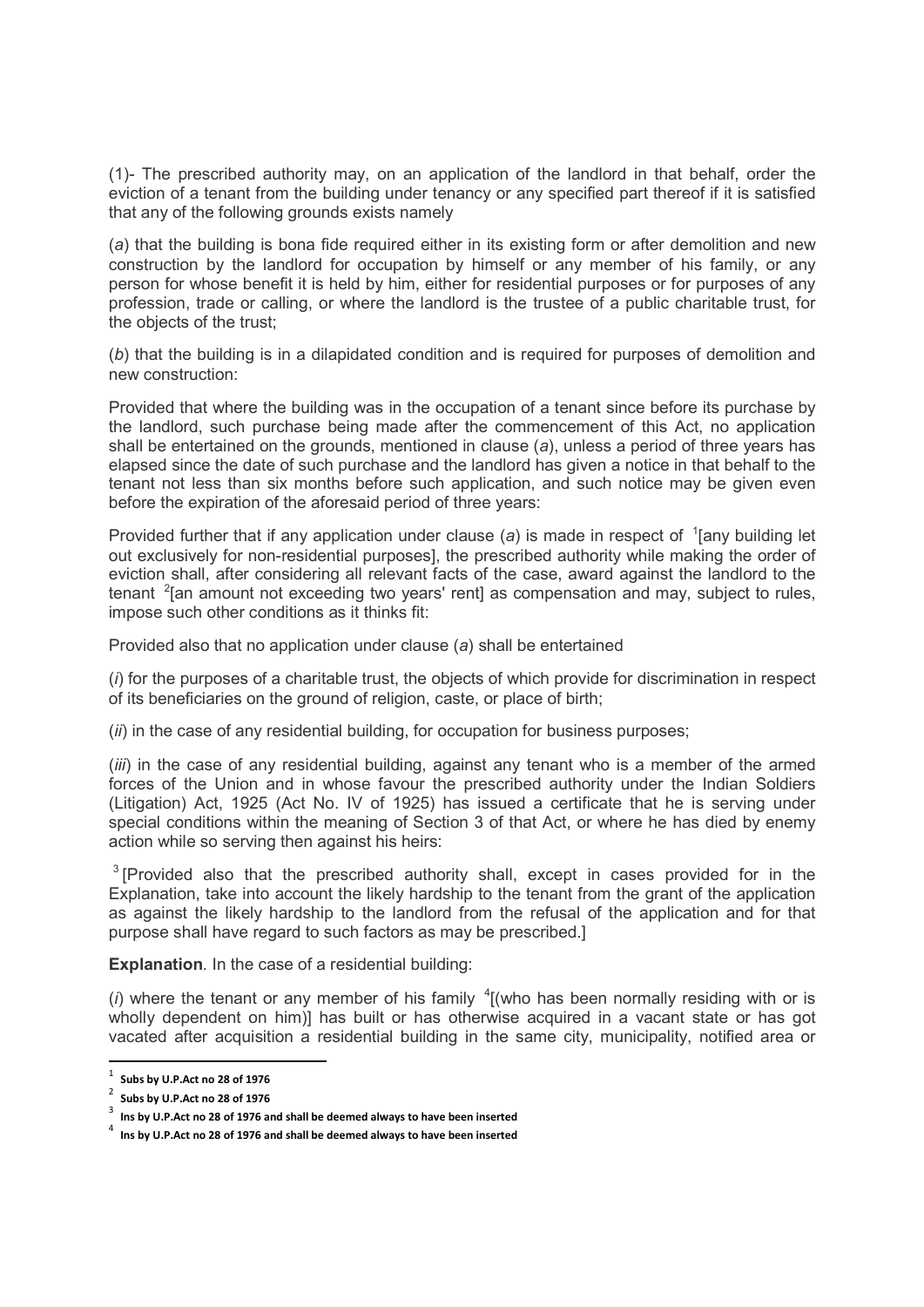town area, no objection by the tenant against an application under this sub-section shall be entertained;

 $1$ [Note. For the purposes of this clause a person shall be deemed to have otherwise acquired a building, if he is occupying a public building for residential purposes as a tenant, allottee or licensee.]

 $(ii)$   $^{2}$ [\* \* \*]

 $\frac{3}{1}$ (*iii*) where the landlord of any building is

(1) a serving or retired Indian Soldier as defined in the Indian Soldiers (Litigation) Act, 1925 (IV of 1925), and such building was let out at any time before his retirement, or

(2) a widow of such a soldier and such building was let out at any time before the retirement or death of her husband, whichever, occurred earlier,

and such landlord needs such building for occupation by himself or the members of his family for residential purposes, then his representation that he needs the building for residential purposes for himself or the members of his family shall be deemed sufficient for the purposes of clause (a), and where such landlord owns more than one building this provision shall apply in respect of one building only.]

 $(iv)$   $^{4}$   $[$ \* \*  $^{*}$ ].

 $5$ [(1-A) Notwithstanding anything contained in Section 2, the prescribed authority shall, on the application of a landlord in that behalf, order the eviction of a tenant from any building under tenancy, if it is satisfied that the landlord of such building was in occupation of a public building for residential purposes which he had to vacate on account of the cessation of his employment:

Provided that an application under this sub-section may also be given by a landlord in occupation of such public building at any time within a period of one year before the expected date of cessation of his employment, but the order of eviction on such application shall take effect only on the date of his actual cessation.]

(2) The prescribed authority may on an application of the landlord in that behalf order the eviction of a tenant from any surplus land appurtenant to the building under tenancy if it is satisfied that the land is required for constructing one or more new buildings, or for dividing it into several plots with a view to the sale thereof for purposes of construction of new buildings, and in either case, that the competent authority under any law for the time being in force has approved a plan for the said purpose.

Explanation. Where the appurtenant land including passage exceeds double the covered area of the building, excess area shall be deemed to be surplus land.

 $1$  Ins by U.P.Act no 28 of 1976

 $2$  Ommited by U.P.Act no 28 of 1976

 $3$  Subs by sec 6 of U.P.Act no 17 of 1985

<sup>4</sup> Ommited by U.P.Act no 28 of 1976

<sup>5</sup> Ins by U.P.Act no 28 of 1976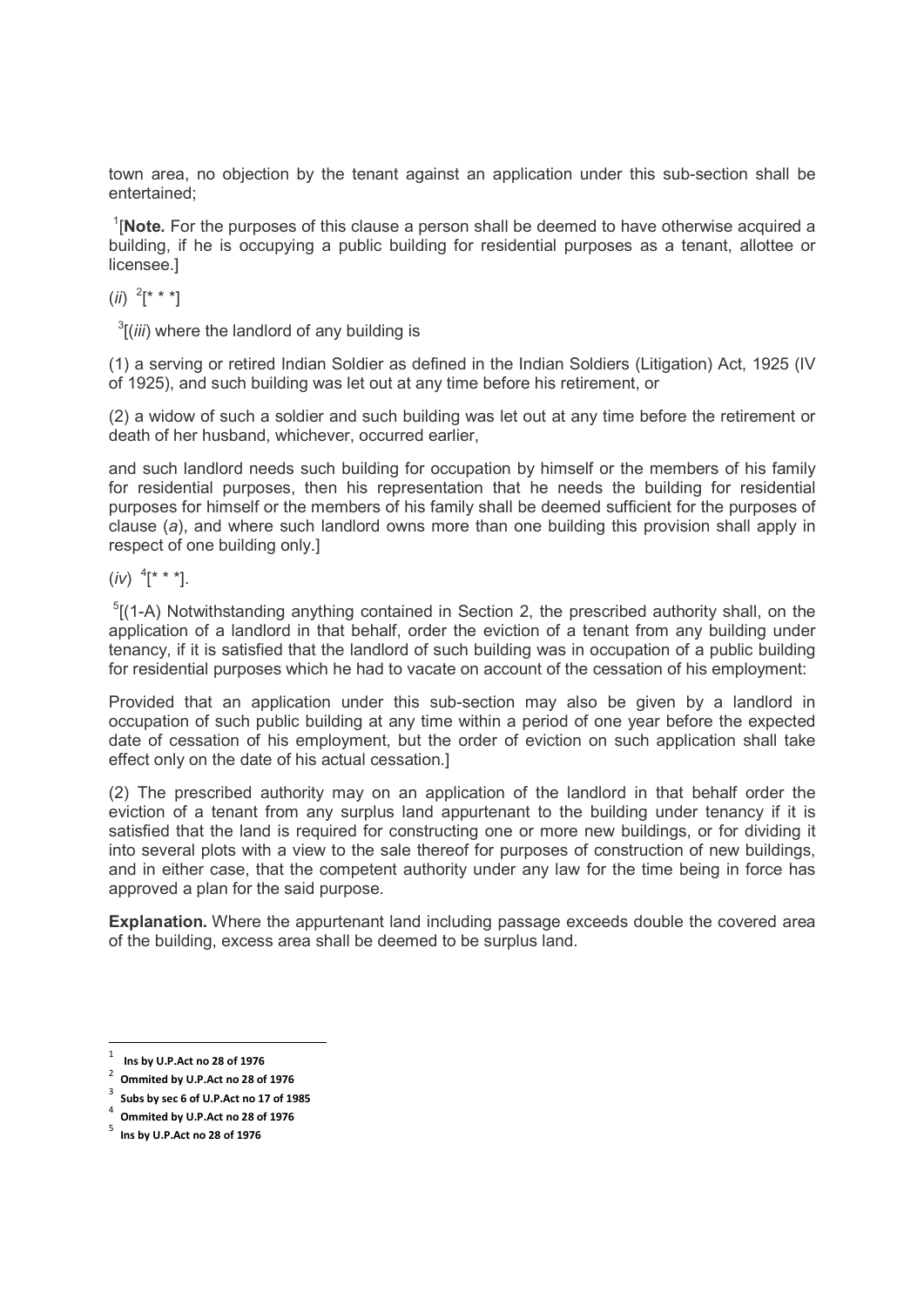$1$ [(3) No order shall be made under sub-section (1) or sub-section (1-A) or sub-section (2), except after giving to the parties concerned a reasonable opportunity of being heard:

Provided that where the tenant being a servant of Government or of any local authority or any public sector corporation does not contest the application, then a reasonable opportunity of being heard shall be given to the District Magistrate, who shall have the right to oppose the application.]

(4) An order under  $2$ [sub-section (1) or sub-section (1-A) or sub-section (2)], may be made notwithstanding that the tenancy has not been determined:

Provided that no such order shall be made in the case of a tenancy created for a fixed term by a registered lease before the expiry of such term.

(5) On an order being made under  $3$ [sub-section (1), or sub-section (1-A) or sub-section (2)], the building or part or appurtenant land, as the case may be, shall stand released in favour of the landlord:

Provided that on the occurrence of any of the circumstances mentioned in Section 24, any building or part thereof (but not appurtenant land alone) released as above, shall, without prejudice to the provisions of Section 24, be deemed to become again subject to allotment in accordance with Chapter III.

(6) On the expiration of a period of thirty days from an order under  ${}^{4}$ [sub-section (1) or subsection (1-A) or sub-section (2)], the tenancy of the tenant shall stand determined in its entirety or, as the case may be, in respect of any part of appurtenant land released in favour of the landlord, and in the latter case, the rent payable for the remainder of the building under tenancy shall be such as may be agreed upon between the parties and in the absence of such agreement as may be determined under Section 8.

 $5$ [(7) Where during the pendency of an application under clause (a) of sub-section (1), the landlord dies, his legal representatives shall be entitled to prosecute such application further on the basis of their own need in substitution of the need of the deceased.

(8) Nothing in clause (a) of sub-section (1) shall apply to a building let out to the State Government or to a local authority or to a public sector corporation or to a recognised educational institution unless the Prescribed Authority is satisfied that the landlord is a person to whom clause  $(ii)$  or clause  $(iv)$  of the Explanation to sub-section (1) is applicable:

Provided that in the case of such a building the District Magistrate may, on the application of the landlord, enhance the monthly rent payable therefor to a sum equivalent to one-twelfth of ten per cent of the market value of the building under tenancy, and the rent so enhanced shall be payable from the commencement of the month of tenancy following the date of the application:

 Provided further that a similar application for further enhancement may be made after the expiration of a period of five years from the date of the last order of enhancement.]

<sup>-</sup> $1$  Subs by U.P.Act no 28 of 1976

 $2^2$  Subs by U.P.Act no 28 of 1976

 $3$  Subs by U.P.Act no 28 of 1976

<sup>4</sup> Subs by U.P.Act no 28 of 1976

<sup>5</sup> Ins by U.P.Act no 28 of 1976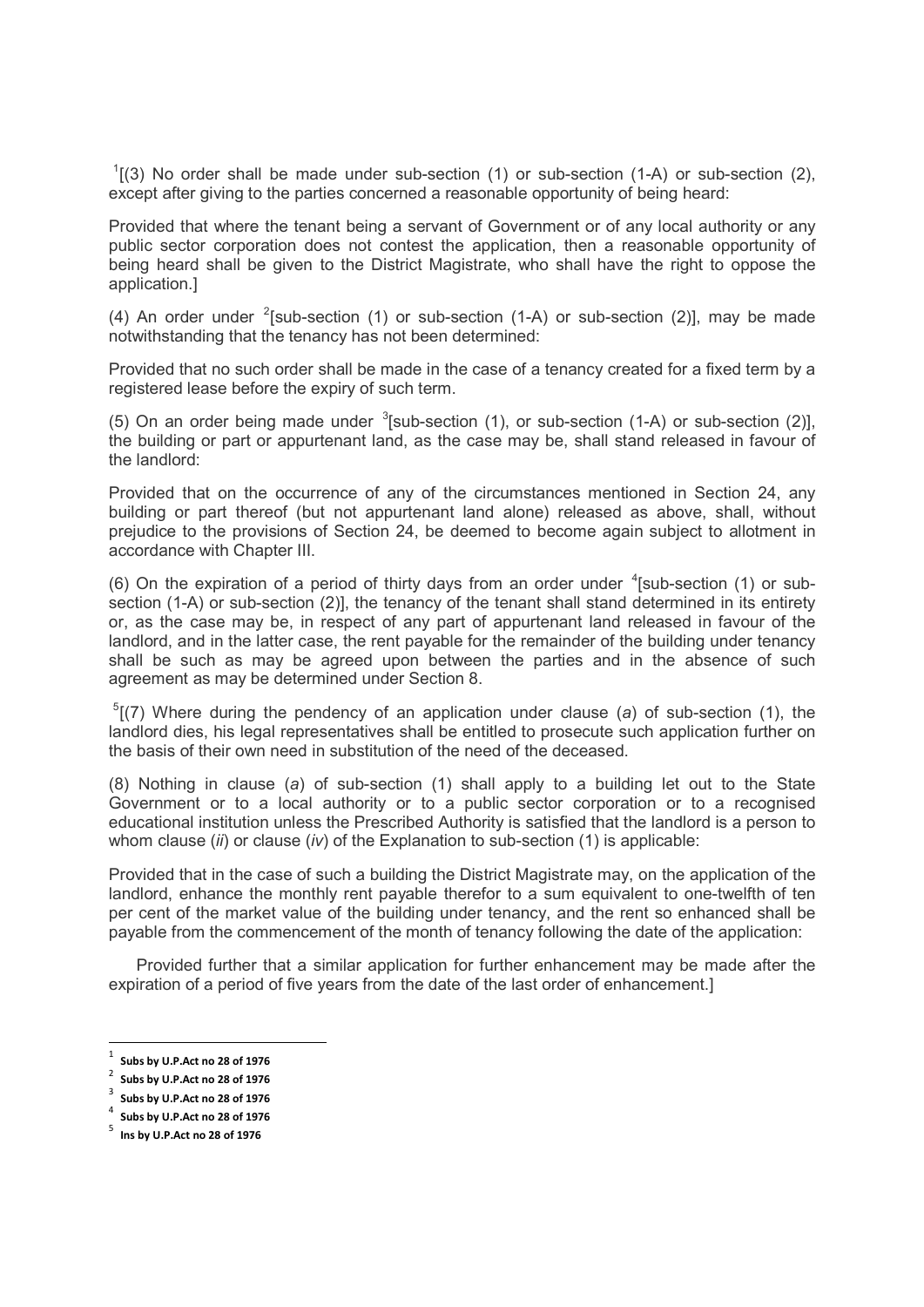22. Appeal- Any person aggrieved by an order under Section 21 or Section 24 may within thirty days from the date of the order prefer an appeal against it to the District Judge, and in other respects, the provisions of <sup>1</sup>[Section 10] shall *mutatis mutandis* apply in relation to such appeal.

23. Enforcement of eviction order -(1) The prescribed authority may use or cause to be used such force as may be necessary for evicting any tenant against whom an order is made under Section 21 or an appeal under Section 22, as the case may be, or against any other person found in actual occupation, and for putting the landlord into possession.

(2) Every order of the prescribed authority in proceedings under this section shall be final.

24. Option of re-entry by tenant- (1)- Where a building is released in favour of the landlord and the tenant is evicted under Section 21 or on appeal under Section 22, and the landlord either puts or causes to be put into occupation thereof any person different from the person for whose occupation according to the landlord's representation, the building was required, or permits any such person to occupy it, or otherwise puts it to any use other than the one for which it was released, or as the case may be, omits to occupy it within one month of such extended period as the prescribed authority may for sufficient cause allow from the date of his obtaining possession or, in the case a building which was proposed to be occupied after some construction or reconstruction, from the date of completion thereof, or in the case of a building which was proposed to be demolished, omits to demolish it within two months or such extended period as the prescribed authority may for sufficient cause allow from the date of his obtaining possession, then the prescribed authority or, as the case may be, the District Judge, may, on an application in that behalf within three months from the date of such act or omission, order the landlord to place the evicted tenant in occupation of the building on the original terms and conditions, and on such order being made, the landlord and any person who may be in occupation thereof shall give vacant possession of the building to the said tenant, falling which, the prescribed authority shall put him into possession and may for that purpose use or cause to be used such force as may be necessary.

(2)- Where the landlord after obtaining a release order under clause  $(b)$  of sub-section (1) of Section 21 demolishes a building and constructs a new building or buildings on its site, then the District Magistrate may, on an application being made in that behalf by the original tenant within such time as may be prescribed, allot to him the new building or such one of them as the District Magistrate after considering his requirements thinks fit, and thereupon that tenant shall be liable to pay as rent for such building an amount equivalent to one per cent per month of the cost of construction thereof (including the cost of demolition of the old building but not including the value of the land) and the building shall, subject to the tenant's liability to pay rent as aforesaid, be subject to the provisions of this Act, and where the tenant makes no such application or refuses or fails to take that building on lease within the time allowed by the District Magistrate, or subsequently ceases to occupy it or otherwise vacates it, that building shall also be exempt from the operation of this Act for the period or the remaining period, as the case may be, specified in sub-section (2) of Section 2.

# <sup>2</sup>[Снартеr IV-А

# SUMMARY TRIAL OF CFRTAIN APPLICATIONS

<sup>1</sup> Subs by U.P.Act no 28 of 1976

<sup>2</sup> Ins by U.P.Act no 28 of 1976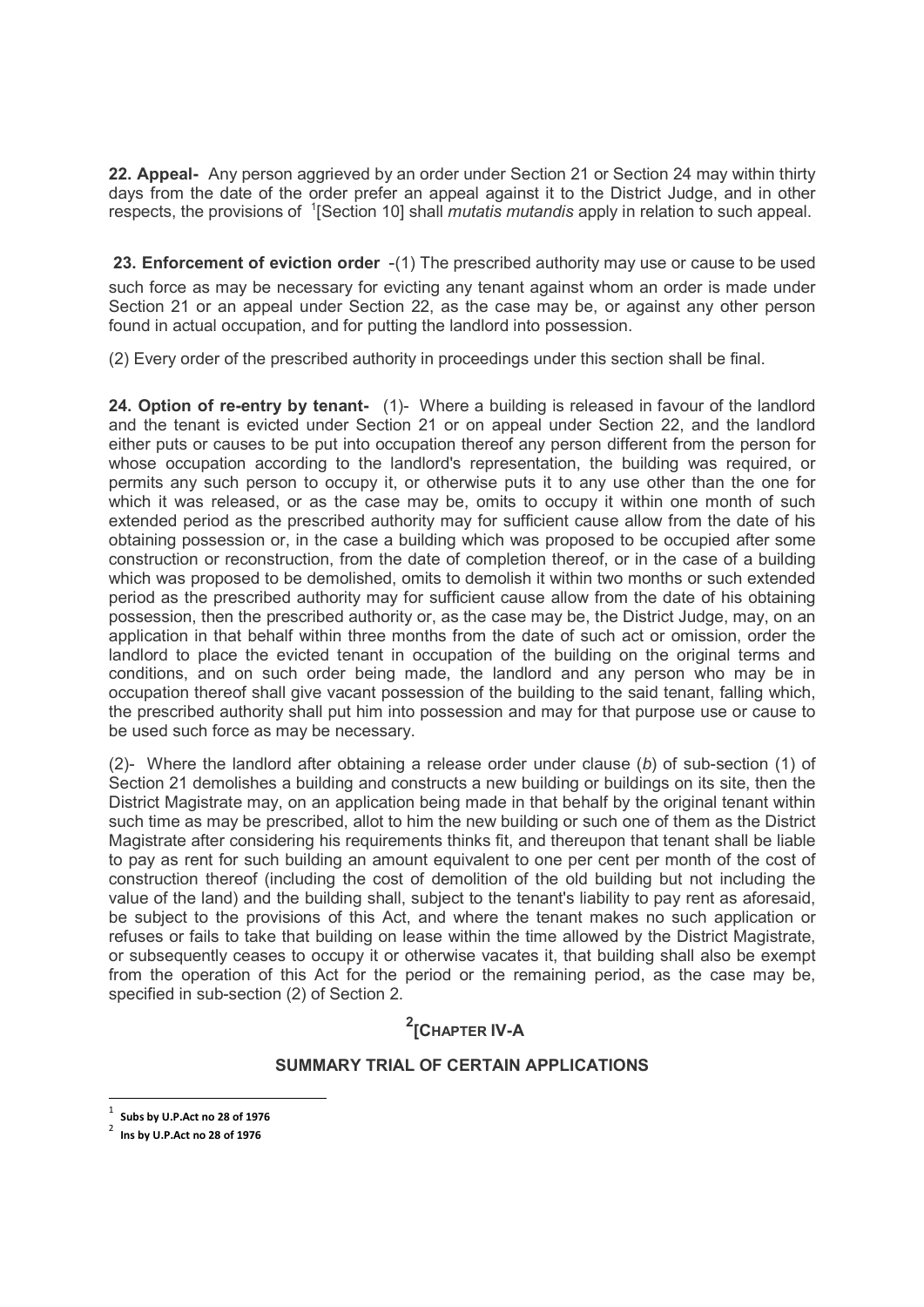24-A. The provisions of this Chapter or any rule made thereunder shall have effect notwithstanding anything inconsistent therewith contained elsewhere in this Act or in any other law for the time being in force or in any contract (whether express or implied), custom or usage to the contrary.

24-B. (1) Where a landlord who, being a person in occupation of any residential public building is required, by, or in pursuance of, any general or special order made by the Government or other authority concerned, to vacate such building, or in default, to incur certain obligations, on the ground that he owns in the same city, municipality, notified area or town area, a residential building either in his own name or in the name of any member of his family, there shall accrue, on and from the date of such order, to such landlord, a right to recover immediately possession of any building let out by him:

Provided that nothing in this section shall be construed as conferring a right on a landlord owning, in the same city, municipality, notified area or town area, two or more dwelling houses, whether in his own name or in the name of any member of his family, to recover the possession of more than one dwelling house and it shall be lawful for such landlord to indicate the dwelling house, possession of which he intends to recover.

(2) Where the landlord exercises the right of recovery conferred on him by sub-section (1), no compensation shall be payable by him to the tenant or any person claiming through or under him and no claim for such compensation shall be entertained by any court, tribunal or other authority:

Provided that where the landlord had received

(a) any rent in advance from the tenant, he shall within a period of ninety days from the date of recovery of possession of the building by him, refund to the tenant such amount as represents the rent payable for the unexpired portion of the contract, agreement or lease;

(b) any other payment from the tenant, he shall, within the period aforesaid, refund to the tenant a sum which shall bear the same proportion to the total amount so received, as the un-expired portion of the contract or agreement, or lease bears to the total period of contract or agreement or lease:

Provided further that, if any default is made in making any refund as aforesaid, the landlord shall be liable to pay simple interest at the rate of twelve per cent per annum on the amount which he has omitted or failed to refund.

24-C. - (1) Every application by a landlord for the recovery of possession of any building on the ground specified in Section 24-B shall be made to the District Magistrate and be dealt with in accordance with the procedure specified in this section.

(2) The District Magistrate shall issue summons, in relation to every application referred to in sub-section (1), in the form prescribed.

(3)(a) The District Magistrate shall, in addition to, and simultaneously with the issue of summons for service on the tenant, also direct the summons to be served by registered post, acknowledgment due, addressed to the tenant or his agent empowered to accept the service at the place where the tenant or his agent actually and voluntarily resides or carries on business or personally works for gain and may, if the circumstances of the case so require, also direct the publication of the summons in a newspaper circulating in the locality in which the tenant is last known to have resided or carried on business or personally worked for gain.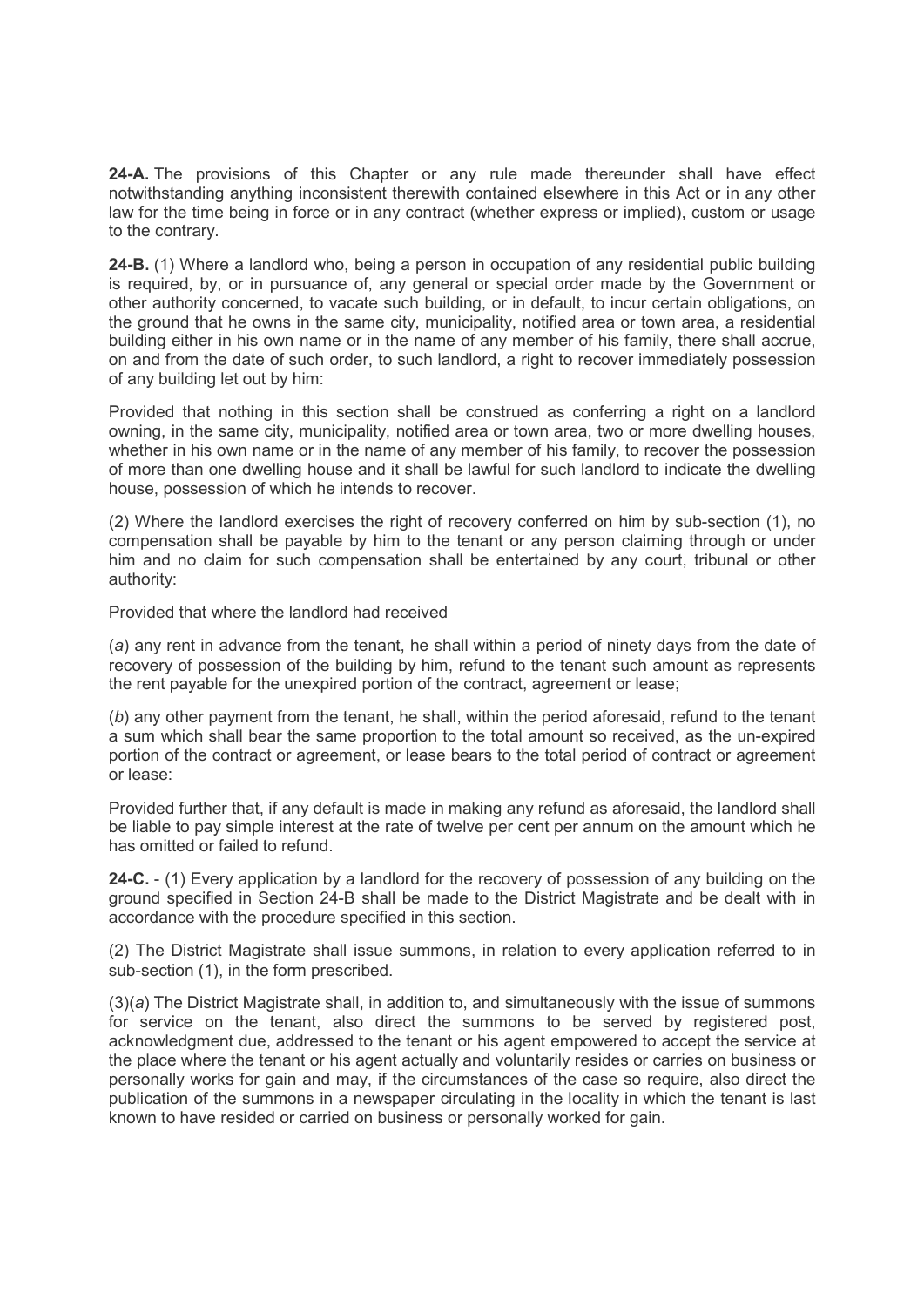(b) When an acknowledgment purporting to be signed by the tenant or his agent is received by the District Magistrate or the registered article containing the summons is received back with an endorsement purporting to have been made by a postal employee to the effect that the tenant or his agent had refused to take delivery of the registered article, the District Magistrate may declare that there has been a valid service of summons.

(4) The tenant on whom the summons is duly served (whether in the ordinary way or by registered post) shall not contest the prayer for eviction from the premises unless he files an affidavit stating the grounds on which he seeks to contest the application for eviction and obtains leave from the District Magistrate as hereinafter provided; and in default of his appearance in pursuance of the summons or his obtaining such leave, the statement made by the landlord in the application for eviction shall be deemed to be admitted by the tenant and the applicant shall be entitled to an order for eviction on the ground aforesaid.

(5) The District Magistrate shall give to the tenant leave to contest the application if the affidavit filed by the tenant discloses such facts as would disentitle the landlord from obtaining an order for the recovery of possession of the premises on the ground specified in Section 24-B.

(6) Where leave is granted to the tenant to contest the application, the District Magistrate shall commence the hearing of the application as early as practicable.

(7) No appeal or second appeal shall lie against an order for the recovery of possession of any premises made by the District Magistrate in accordance with the procedure specified in this section:

Provided that the District Judge, for the purpose of satisfying himself that an order made by the District Magistrate under this section is according to law, call for the records of the case and pass such order in respect thereto as he thinks fit.

(8) Where no application has been made to the District Judge on revision, the District Magistrate may exercise the powers of review in accordance with the provisions of Order XLVII of the First Schedule to the Code of Civil Procedure, 1908.]

# Chapter V REGULATION OF OTHER RIGHTS AND OBLIGATIONS OF LANDLORD AND TENANT

25. Prohibition of subletting -(1) No tenant shall sublet the whole of the building under his tenancy.

(2) The tenant may with the permission in writing of the landlord and of the District Magistrate, sublet a part of the building.

Explanation. For the purposes of this section

 $(i)$  where the tenant ceases, within the meaning of clause  $(b)$  of sub-section  $(1)$  or sub-section (2) of Section 12, to occupy the building or any part thereof, he shall be deemed to have sublet that building or part;

(*ii*) lodging a person in a hotel or a lodging house shall not amount to subletting.

# 26. Certain obligations of the landlord and tenant--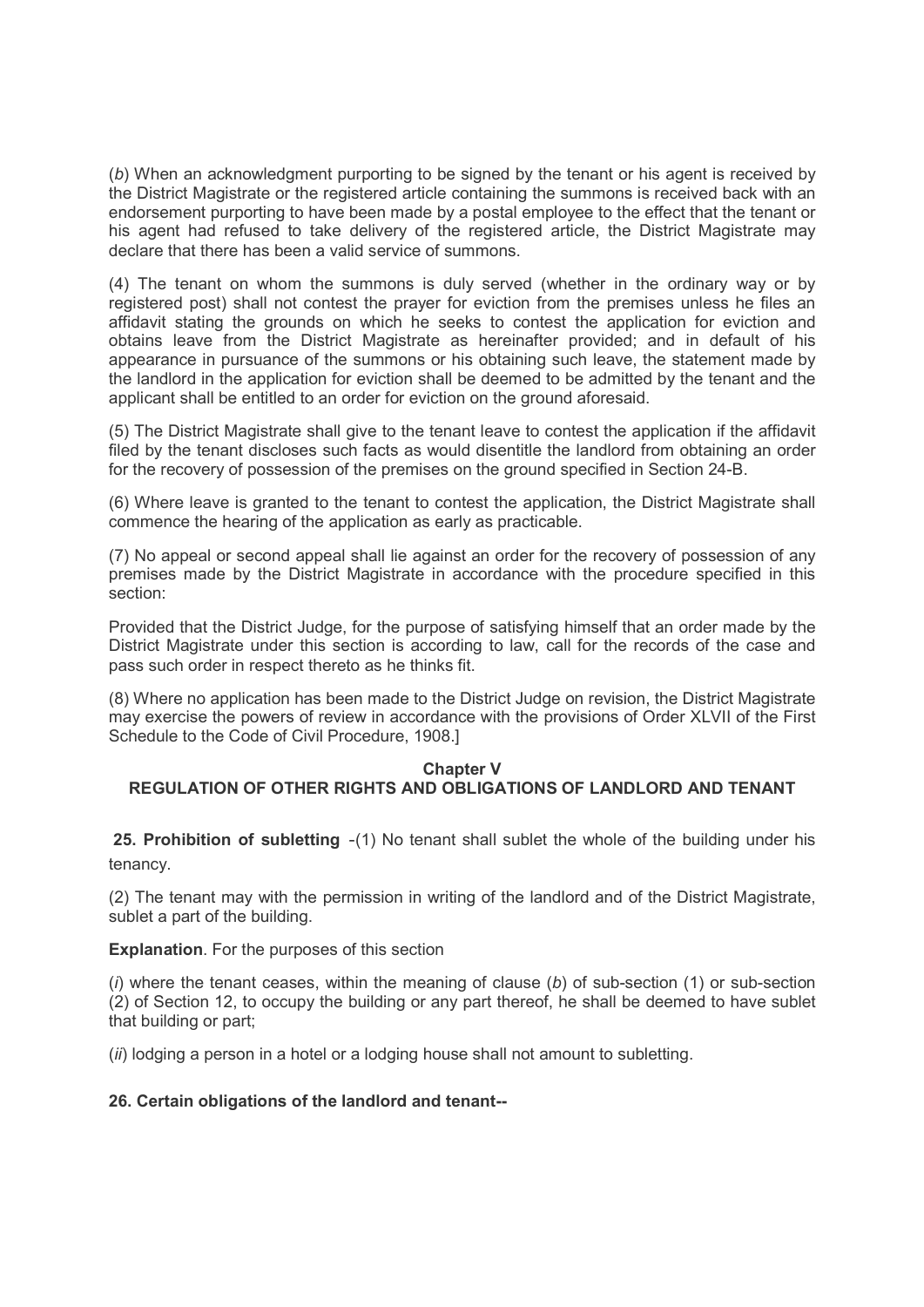(1) No landlord shall without lawful authority or excuse cut off, withhold or reduce any of the amenities enjoyed by the tenant.

(2) The landlord shall be bound to keep the building under tenancy windproof and waterproof and, subject to any contract in writing to the contrary, carry out periodical whitewashing and repairs.

(3) Subject to any contract in writing to the contrary, no tenant shall, whether during the continuance of the tenancy or after its determination, demolish any improvement effected by him in the building or remove any material used in such improvement, other than any fixtures of a movable nature.

<sup>1</sup>[Explanation. The expression material used in such improvement includes the writing of an electrical fitting or a pipe pertaining to any water connection.]

(4) The landlord shall give to the tenant a receipt for rent payable to and received by him.

## 27. Enforcement of landlord's obligation regarding amenities--

(1) The prescribed authority may, on an application of the tenant, serve upon the landlord a notice requiring him, within such period, not exceeding one week, as may be specified in the notice, to restore any amenity alleged to have been cut off, withheld or reduced in contravention of sub-section (1) of Section 26 or to show cause why an order under this section be not passed against him.

(2) If the landlord fails to restore the amenity within the said period, or to show sufficient cause, the prescribed authority may by order permit the tenant to have the amenity restored at his cost, and thereupon the tenant shall be entitled to recover such cost as may be incurred by him in pursuance of the order, by deduction from the rent payable to the landlord, after furnishing to him the account of the expenditure, and nothing in Section 6 shall be deemed to apply to such cost.

28. Enforcement of landlord's obligation regarding repairs, etc. (1) If the landlord fails to carry out whitewashing or repairs as required by sub-section (2) of Section 26, the tenant may, by notice in writing, call upon him to carry out the same within one month from the date of service of such notice.

(2) Where the cost of the requisite whitewashing or repairs is likely to exceed the amount of  $2$ [two months' rent] in a year, then the tenant in his notice shall also intimate to the landlord his willingness to pay enhanced rent in accordance with the provisions of Section 6:

 $^{3}[$ \* \*]

-

(3) If the landlord fails to comply with the notice, the tenant may himself carry out the whitewashing or repairs at a cost not exceeding  $4$ [two months' rent] in a year and deduct the amount from the rent, and in any such case he shall furnish the account of the expenditure incurred to the landlord.

 $^{\rm 1}~$  ins by U.P.Act no 28 of 1976

 $2^2$  Subs by U.P.Act no 28 of 1976

 $3$  Proviso ommited by U.P.Act no 28 of 1976

 $^4$  Subs by U.P.Act no 28 of 1976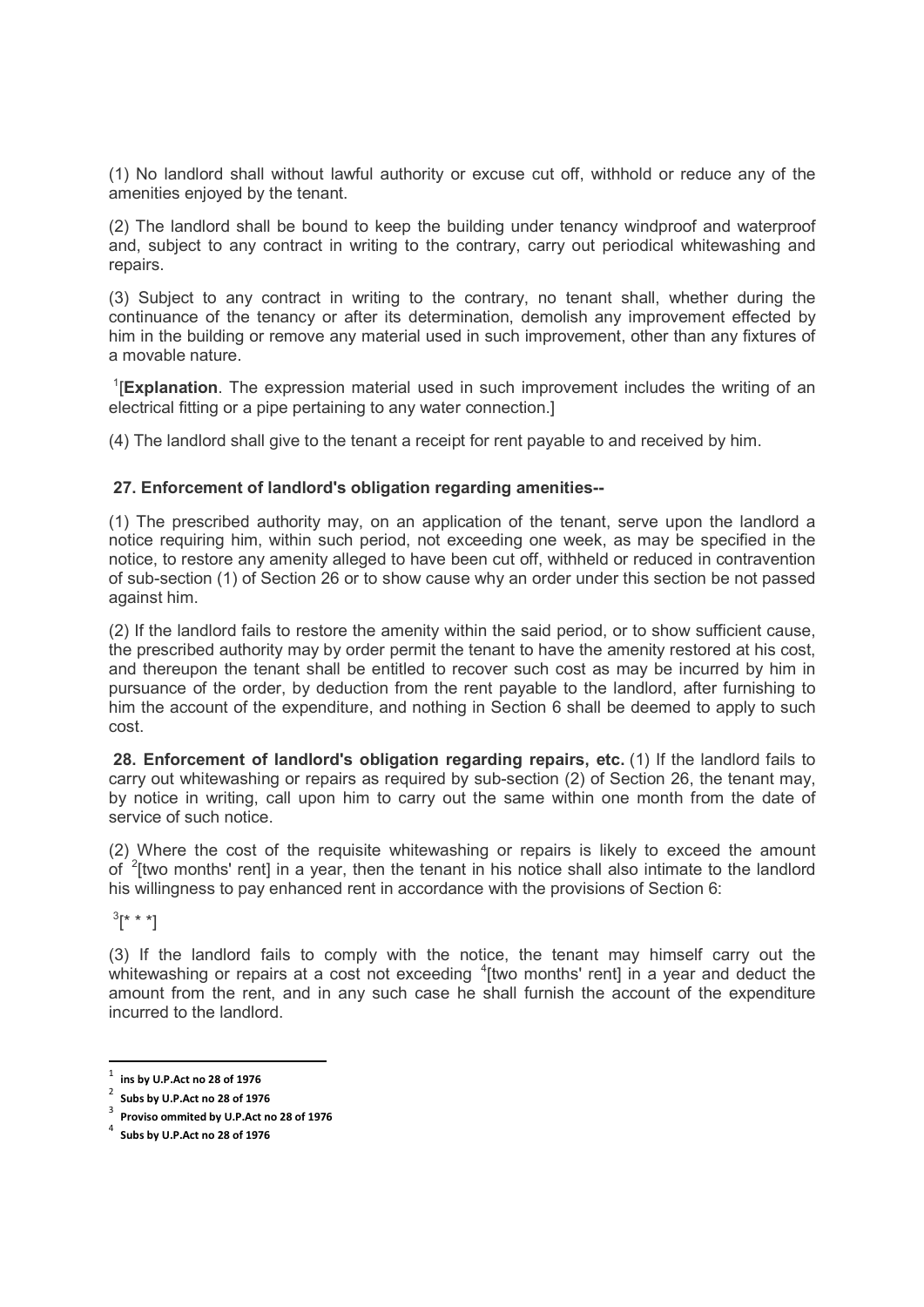(4) Where the tenant claims that the building requires whitewashing or repairs to such extent that the cost thereof is likely to exceed the amount of  $1$ [two months' rent] in a year, hereinafter in this section referred to as major repairs , and the landlord either declines his responsibility to carry out the same or fails to comply with the notice, the tenant may apply to the prescribed authority for an order under sub-section (5).

(5) The prescribed authority on receiving an application under sub-section (4) may, after giving an opportunity of hearing to the parties

(a) either reject the application; or

(b) require the landlord to carry out the requisite major repairs within such period as may be specified in the order, and on his failure to do so, permit the tenant to carry out those repairs at a cost not exceeding such amount (which shall not be more than the amount of two years' rent) and within such period as may be specified in the order.

(6) Where in pursuance of an order under sub-section (5) any major repairs are carried out by the tenant, he shall furnish an account of the expenditure to the prescribed authority, which shall certify the amount recoverable by the tenant, and thereupon such amount, unless paid or otherwise adjusted by the landlord, may be deducted by the tenant from the rent in monthly instalments not exceeding twenty-five per cent of one month's rent, and in any such case, the enhancement of rent under Section 6 shall come into effect only from the month following the month in which the cost is fully recovered by the tenant.

(7)- No appeal or revision shall lie from any order of the prescribed authority under sub-section (5) or sub-section (6), which shall be final.

 $2$ [28-A. Alteration and improvement not to be made by sub-tenant.- Nothing in Section 6, or clause (c) of sub-section (2) of Section 20, or sub-section (3) of Section 26 shall be construed to confer on any sub-tenant a right to make any alteration or improvement in any building otherwise than in accordance with the terms of the tenancy.

28-B.- Tenant's right to get water connection and sanitary fittings installed-. Notwithstanding anything contained in any law for the time being in force relating to a local authority, the tenant (including a sub-tenant) shall have the right to get water connection, electric connection and sanitary fittings installed in the building under his tenancy at his own cost, and the provisions of sub-section (3) of Section 26 shall apply in relation to every such installation.]

29. Special protection to tenants of buildings destroyed by collective disturbances, etc. (1) Where in consequence of the commission of mischief or any other offence in the course of collective disturbances, any building under tenancy is wholly or partly destroyed, the tenant shall have the right to re-erect it wholly or partly, as the case may be, at his own expenses within a period of six months from such injury:

Provided that if such injury was occasioned by the wrongful act or default of the tenant he shall not be entitled to avail himself of the benefit of this provision.

(2) Where in consequence of fire, tempest, flood or excessive rainfall, any building under tenancy is wholly or partly destroyed the tenant shall have the right to re-erect or repair it wholly

 $1$  Subs by U.P.Act no 28 of 1976

 $2$  Ins by U.P.Act no 28 of 1976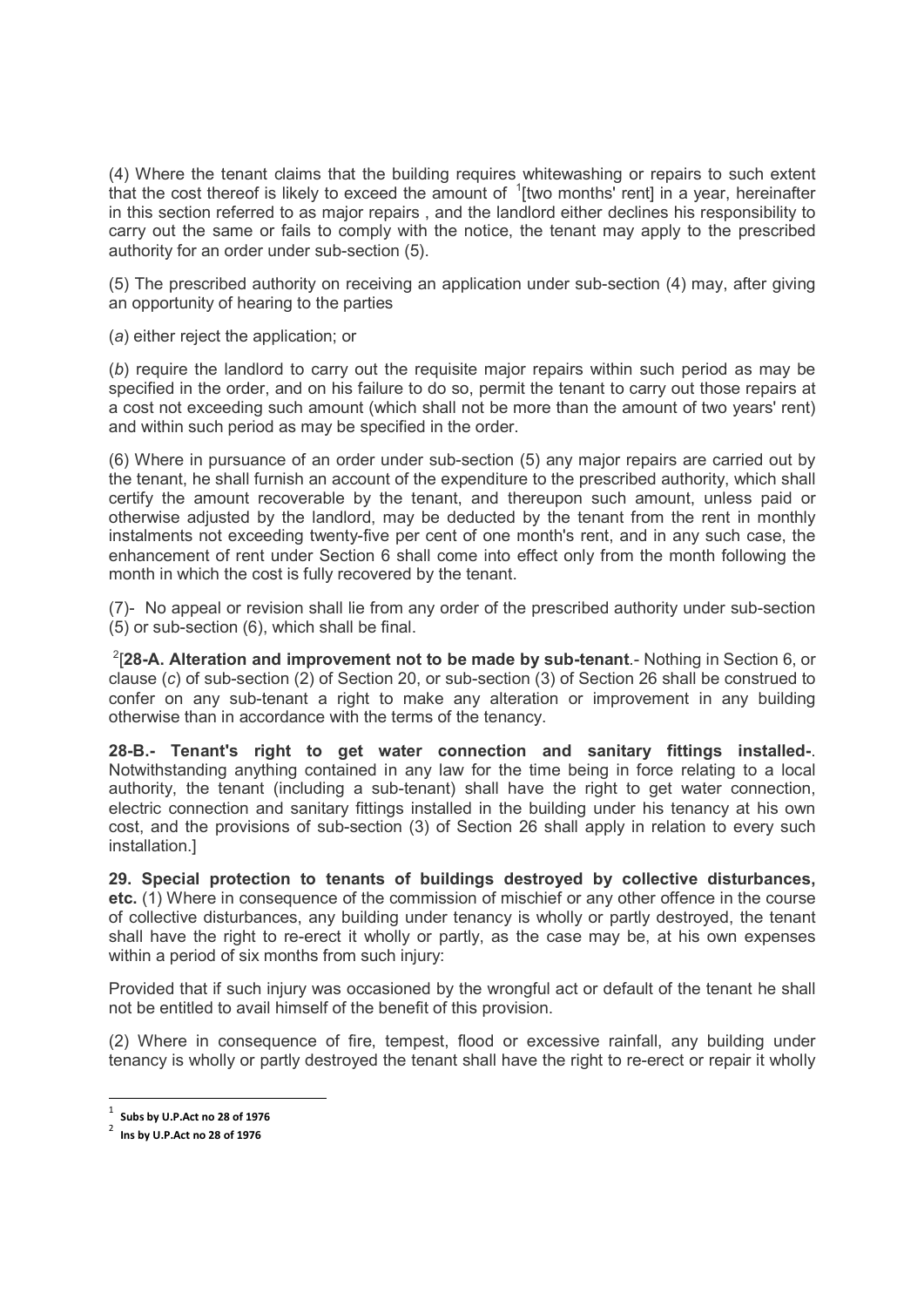or partly, as the case may be, at his own expense after giving a notice in writing to the landlord within a period of one month from such injury:

Provided that the tenant shall not be entitled to avail himself of the benefit of this provision

(a) if such injury was occasioned by his own wrongful act or default; or

(b) in respect of any re-erection or repair made before he has given a notice as aforesaid to the landlord or before the expiration of a period of fifteen days after such notice, or if the landlord in the meantime makes an application under Section 21, before the disposal of such application; or

(c) in respect of any re-erection or repair made after the expiration of a period of six months from such injury or, if the landlord has made any application as aforesaid, from the disposal thereof.

(3) Where the tenant, before the commencement of this Act, has made any re-erection or repair in exercise of his rights under Section 19 of the old Act, or after the commencement of this Act makes any re-erection in the exercise of his right under sub-section (1) or sub-section (2),

(a) the property so re-erected or repaired shall be comprised in the tenancy;

(b) the tenant shall not be entitled, whether during the tenancy or after its determination, to demolish the property or parts so erected or repaired or to remove any material used therein other than any fixtures of a movable nature;

(c) Notwithstanding, anything contained in sub-section (2) of Section 2, the provisions of this Act shall apply to the building so re-erected:

Provided that no application shall be maintainable under Section 21 in respect of any such building on the ground mentioned in clause  $(b)$  of sub-section  $(1)$  thereof within a period of three years from the completion of such re-erection.

 $1$ [29-A. Protection against eviction to certain classes of tenants of land on which building exists. (1)- For the purposes of this section, the expressions tenant and landlord shall have the meanings respectively assigned to them in clauses (a) and (i) of Section 3 with the substitution of the word land for the word building .

(2) This section applies only to land let out, either before or after the commencement of this section, where the tenant, with the landlord's consent has erected any permanent structure and incurred expenses in execution thereof.

(3) Subject to the provisions hereinafter contained in this section, the provisions of Section 20 shall apply in relation to any land referred to in sub-section (2) as they apply in relation to any building.

(4) The tenant of any land to which this section applies shall be liable to pay to the landlord such rent as may be mutually agreed upon between the parties, and in the absence of agreement, the rent determined in accordance with sub-section (5).

(5) The District Magistrate shall on the application of the landlord or the tenant determine the annual rent payable in respect of such land at the rate of ten per cent per annum of the

 $\frac{1}{1}$  Ins by U.P.Act no 28 of 1976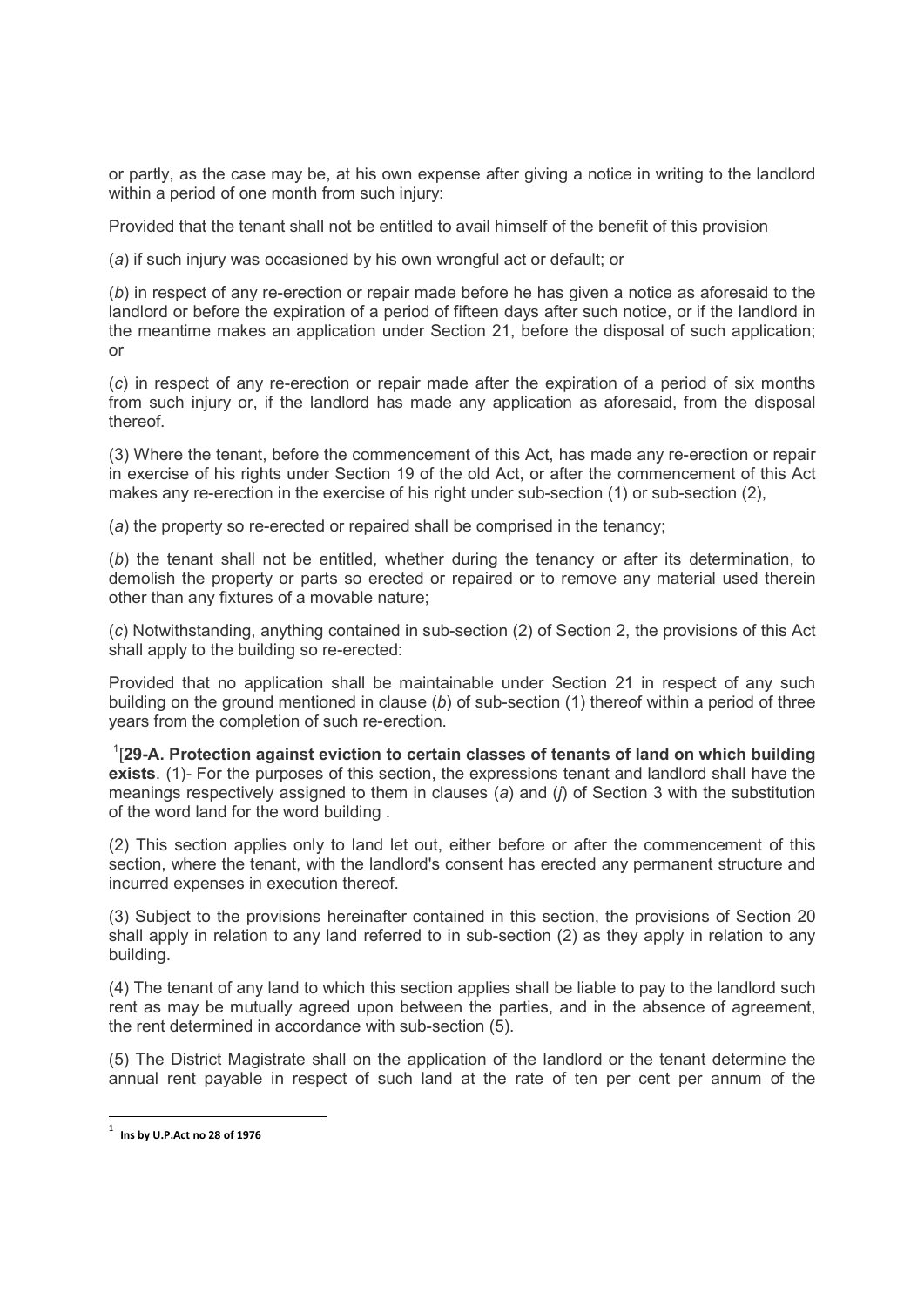prevailing market value of the land, and such rent shall be payable, except as provided in subsection (6) from the date of expiration of the term for which the land was let or from the commencement of this section, whichever is later.

(6)(a) In any suit or appeal or other proceeding pending immediately before the date of commencement of this section, no decree for eviction of a tenant from any land to which this section applies, shall be passed or executed except on one or more of the grounds mentioned in sub-section (2) of Section 20, provided the tenant, within a period of three months from the commencement of this section by an application to the court, unconditionally offers to pay to the landlord, the enhanced rent of the land for the entire period in suit and onwards at the rate of ten per cent per annum of the prevailing market value of the land together with costs of the suit (including costs of any appeal or of any execution or other proceedings).

(b) In every such case, the enhanced rent shall, notwithstanding anything contained in subsection (5), be determined by the court seized of the case at any stage.

(c) Upon payment against a receipt duly signed by the plaintiff or decree-holder or his counsel or deposit in court of such enhanced rent with costs as aforesaid being made by the tenant within such time as the court may fix in this behalf, the court shall dismiss the suit, or, as the case may be, discharge the decree for eviction, and the tenancy thereafter, shall continue annually on the basis of the rent so enhanced.

(d) If the tenant fails to pay the said amount within the time so fixed (including any extended time, if any, that the court may fix or for sufficient cause allow) the court shall proceed further in the case as if the foregoing provisions of this section were not in force.

(7) The provisions of this section shall have effect, notwithstanding anything to the contrary contained in any contract or instrument or in any other law for the time being in force.

Explanation. For the purposes of sub-section (6) where a case has been decided against a tenant by one court and the limitation for an appeal therefrom has not expired on the date immediately before the commencement of this section, this section shall apply as it applies to pending proceedings and the tenant may apply to that court for a review of the judgment in accordance with the provisions of this section.]

 30. Deposit of rent in court in certain circumstances (1)- If any person claiming to be a tenant of a building tenders any amount as rent in respect of the building to its alleged landlord and the alleged landlord refuses to accept the same then the former may deposit such amount in the prescribed manner and continue to deposit any rent which he alleges to be due for any subsequent period in respect of such building until the landlord in the meantime signifies by notice in writing to the tenant his willingness to accept it.

(2) Where any bona fide doubt or dispute has arisen as to the person who is entitled to receive any rent in respect of any building, the tenant may likewise deposit the rent stating the circumstances under which such deposit is made and may, until such doubt has been removed or such dispute has been settled by the decision of any competent court or by settlement between the parties, continue to deposit the rent that may subsequently become due in respect of such building.

(3) The deposit referred to in sub-section (1), or sub-section (2), shall be made in the Court of the Munsif having jurisdiction.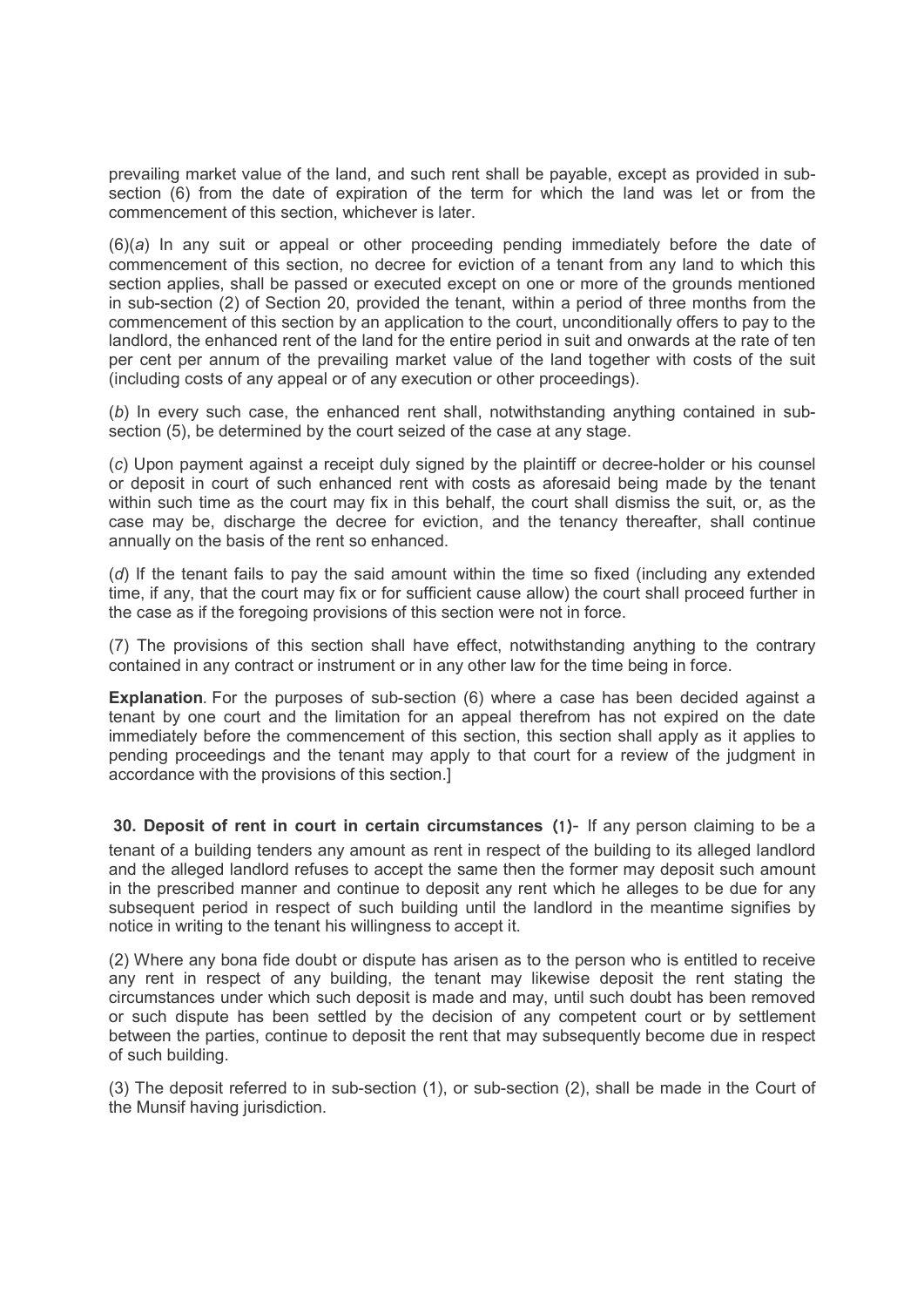(4) On any deposit being made under sub-section (1), the Court shall cause a notice of the deposit to be served on the alleged landlord, and the amount of deposit may be withdrawn by that person on application made by him to the court in that behalf.

(5) On a deposit being made under sub-section (2), the court shall cause notice of the deposit to be served on the person or persons concerned and hold the amount of the deposit for the benefit of the person who may be found entitled to it by any competent court or by a settlement between the parties, and the same shall be payable to such person.

(6) In respect of a deposit made as aforesaid, it shall be deemed that the person depositing it has paid it on the date of such deposit to the person in whose favour it is deposited in the case referred to in sub-section (1) or to the landlord in the case referred to in sub-section (2).

## Chapter VI PENALTIES AND PROCEDURE

 31. Penalties - (1) Any person who contravenes any of the provisions of this Act or any order made thereunder or attempts or abets such contravention, shall be punished on conviction with imprisonment of either description for a term which may extend to six months or with fine which may extend to five thousand rupees or with both.

 $I[(2)$  Whoever demolishes any building under tenancy or any part thereof without lawful excuse shall be punished, on conviction, with imprisonment of either description for a term which may extend to one year or with fine which may extend to five thousand rupees or with both.]

(3) Where a person has been convicted for contravention of sub-section (1) of Section 4, the court convicting him may direct that out of the fine, if any, imposed and realised from the person so convicted, an amount not exceeding the amount paid as premium of additional payment over and above the rent for admission as a tenant or sub-tenant to any building may be paid to the tenant by whom such payment was made:

Provided that any amount so paid to the tenant shall be taken into account in awarding compensation or restitution to him in any subsequent claim.

# 32. Offences by companies-

(1) If the person committing an offence under this Act is a company, the company as well as every person in charge of and responsible to the company for the conduct of its business at the time of the commission of the offence shall be deemed to be guilty of the offence and shall be liable to be proceeded against and punished accordingly:

Provided that nothing contained in this sub-section shall render any such person liable to any punishment if he proves that the offence was committed without his knowledge or that he exercised all due diligence to prevent the commission of such offence.

(2) Notwithstanding, anything contained in sub-section (2), where any offence under this Act has been committed by a company and it is proved that the offence has been committed with the consent or connivance of, or that the commission of offence is attributable to any neglect on the part of any managing agent, secretaries and treasurers, director, manager or other officer of the company, such managing agent, secretaries and treasurers, director, manager or other officer

 $\frac{1}{1}$  Subs by U.P.Act no 28 of 1976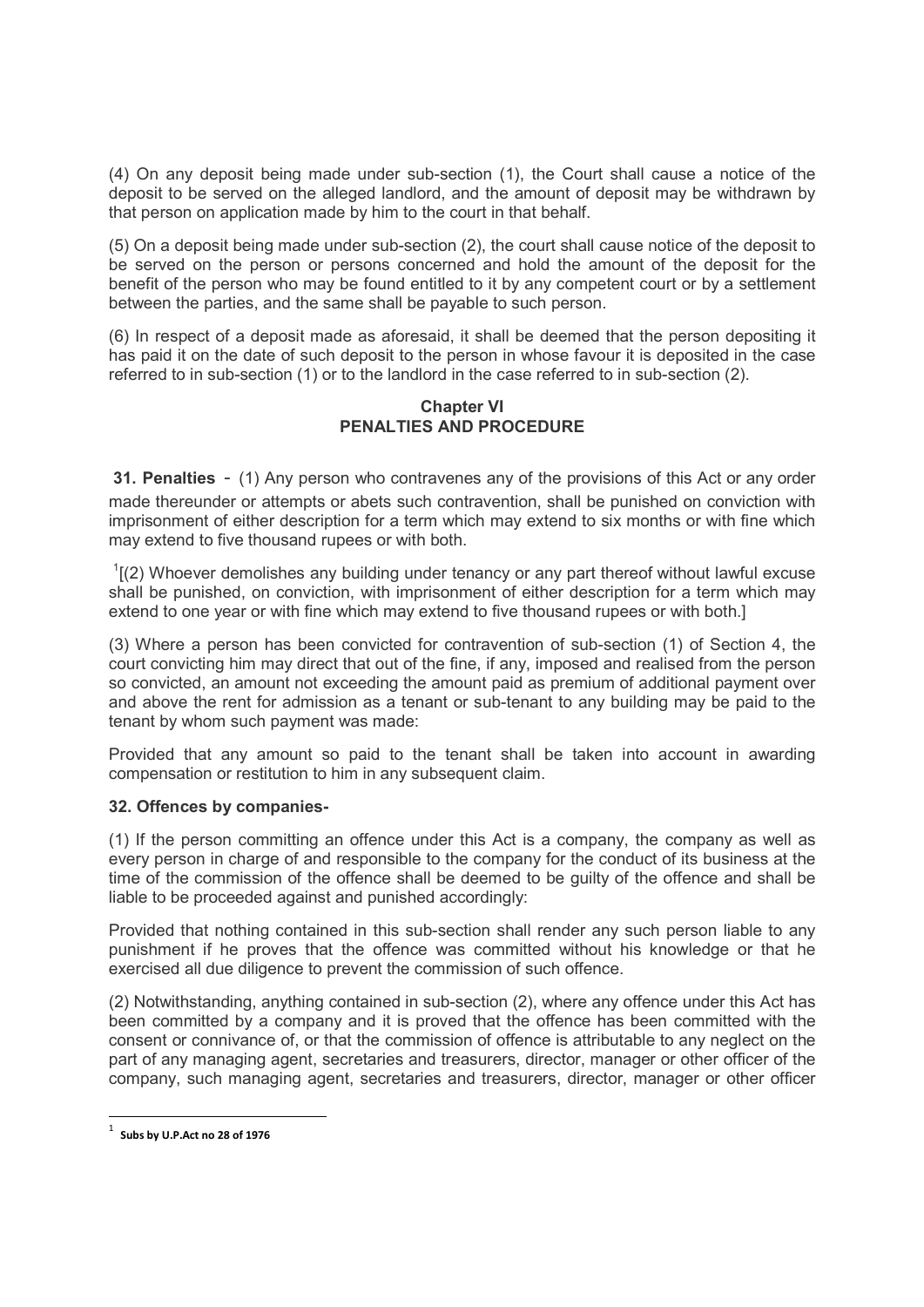of the company shall also be deemed to be guilty of that offence and shall be liable to be proceeded against and punished accordingly.

Explanation. For the purpose of this section

(a) company means any body corporate, and includes a firm or other association of individuals; and

(b) director , in relation to a firm, means a partner in the firm.

33. Cognizance of offence- (1) No prosecution for an offence punishable under this Act shall be instituted except on a complaint authorised by the District Magistrate:

Provided that where the District Magistrate has improperly or illegally declined to authorize the making of a complaint, the Commissioner may, of his own motion or on application made in this behalf, direct him so to do.

(2) No court inferior to that of a magistrate of the first class shall try any such offence.

34. Powers of various authorities and procedure to be followed by them - (1) The District Magistrate, the prescribed authority or any  $1$  [appellate or revising authority] shall for the purposes of holding any inquiry or hearing <sup>2</sup> [any appeal or revision] under this Act have the same powers as are vested in the Civil Court under the Code of Civil Procedure, 1908 (Act No. V of 1908), when trying a suit, in respect of the following matters namely,

(a) summoning and enforcing the attendance of any person and examining him on oath;

(b) receiving evidence on affidavits;

(c) inspecting a building or its locality, or issuing commission for the examination of witnesses or documents or local investigation;

(d) requiring the discovery and production of documents;

(e) awarding, subject to any rules made in that behalf, costs or special costs to any parts or requiring security for costs from any party;

(f) recording a lawful agreement, compromise or satisfaction and making an order in accordance therewith;

(g) any other matter which may be prescribed.

(2) The District Magistrate, the prescribed authority or  $3$  [appellate or revising authority], while holding an inquiry or hearing <sup>4</sup> [any appeal or revision] under this Act, shall be deemed to be a Civil Court within the meaning of  $5$ [Sections 345 and 346 of Code of Criminal Procedure, 1973] and any proceeding before him or it to be a judicial proceeding within the meaning of Sections 193 and 228 of the Indian Penal Code (Act No. XLV of 1860).

 $1$  Subs by U.P.Act no 28 of 1976

 $2^2$  Subs by U.P.Act no 28 of 1976

 $3$  Subs by U.P.Act no 28 of 1976

<sup>4</sup> Subs by U.P.Act no 28 of 1976

 $^5$  Subs by U.P.Act no 28 of 1976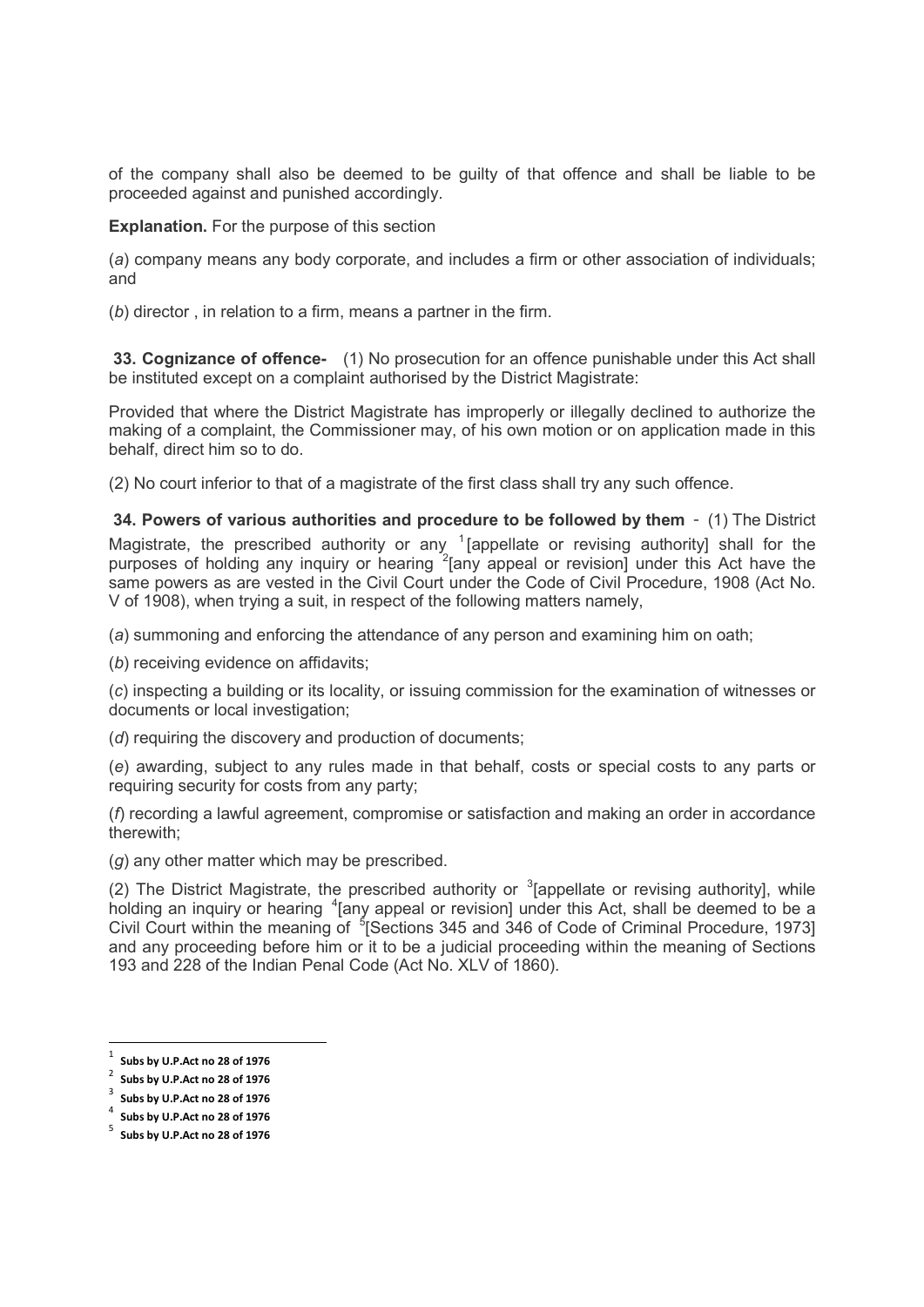(3) Where any costs or other sum of money awarded under this Act by the District Magistrate or the prescribed authority or <sup>1</sup>[the appellate or revisional authority] remains unpaid, he or it may issue a certificate of recovery in respect thereof in the prescribed form, and any person in whose favour such certificate is issued may apply to the Court of Small Causes having jurisdiction under the Provincial Small Cause Courts Act, 1887 (Act No. IX of 1887) for recovery of the amount specified in the certificate. Such court shall thereupon execute the certificate or cause the same to be executed in the same manner and by the same procedure as if it were a decree for payment of money made by itself in a suit.

(4) Where any party to any proceeding for the determination of standard rent of or for eviction from a building dies during the pendency of the proceeding, such proceeding may be continued after bringing on the record:

(a) in the case of the landlord or tenant, his heirs or legal representatives;

(b) in the case of unauthorised occupant, any person claiming under him found in occupation of the building.

(5) Where any person has been evicted from a building in pursuance of any order of the District Magistrate or the prescribed authority or made on appeal under this Act, the District Magistrate or the prescribed authority, as the case may be, may after service or publication of a notice in that behalf on such persons and in such manner as may be prescribed, remove or cause to be removed or dispose of, in such manner as may be prescribed, any specific property remaining on such building.

(6) Affidavits to be filed in any proceeding under this Act shall be made in the same manner and conform to the same requirements as affidavits filed under the Code of Civil Procedure, 1908 (Act No. V of 1908), and may be verified by any officer or other person appointed by the High Court under clause (b) or by an officer appointed by any other court under clause (c) of Section 139 of the said Code.

(7) The District Magistrate, the prescribed authority or  $2$ [the appellate or revisional authority] shall record reasons for every order made under this Act.

(8) For the purposes of any proceedings under this Act and for purposes connected therewith the said authorities shall have such other powers and  $3$ [shall follow such procedure, principles of proof, rules of limitation and guiding principles as may be prescribed].

 35. Application of Sections 4, 5 and 12 of Limitation Act, 1963- The provisions of Sections 4, 5 and 12 of the Limitation Act, 1963 (Act No. 36 of 1963) shall mutatis mutandis apply to all proceedings under this Act.

## Chapter VII Miscellaneous and Transitional Provisions

<sup>1</sup> Subs by U.P.Act no 28 of 1976

<sup>2</sup> Subs by U.P.Act no 28 of 1976

 $3$  Subs by civil law amedment act 1972 and shall be deemed always to have been substituted, s.8(iii)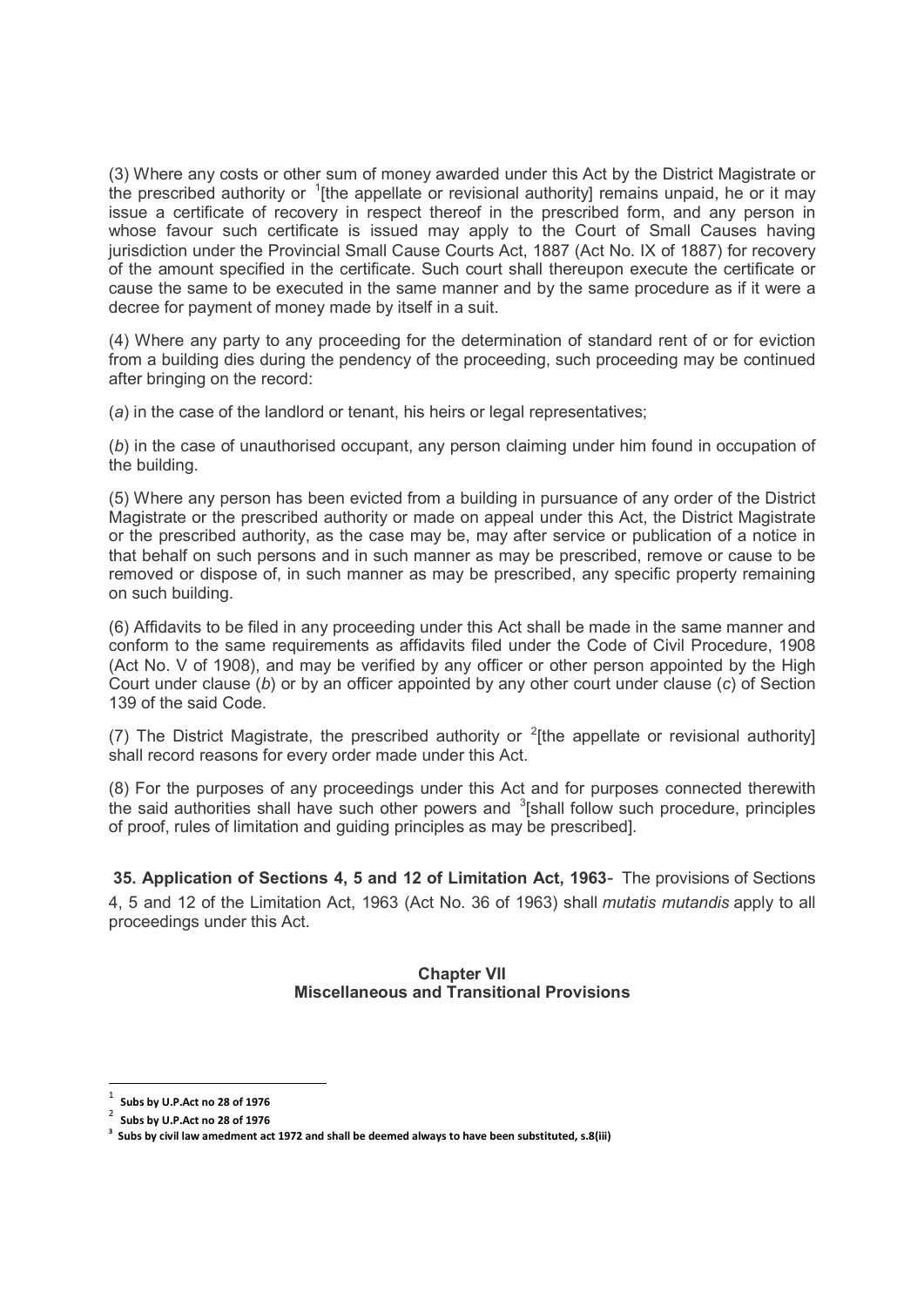36. Protection of action taken in good faith- No suit, prosecution or other legal proceeding shall lie against any person for anything which is in good faith done or purported or intended to be done in pursuance of the provisions of this Act or any rule or order made thereunder.

37. Finality and presumption- (1) No order made in exercise of any power conferred by or under this Act, shall be called in question in any court.

(2) Where an order purports to have been made and signed by any authority in exercise of any power conferred by or under this Act, a court shall, unless the contrary is proved, presume that such order was so made by that authority.

 38. Act to override Transfer of Property Act and Civil Procedure Code- The provisions of this Act shall have effect notwithstanding anything inconsistent therewith contained in the Transfer of Property Act, 1882 (Act No. IV of 1882), or in the Code of Civil Procedure, 1908 .

39. Pending suits for eviction relating to buildings brought under regulation for the first time- In any suit for eviction of a tenant from any building to which the old Act did not apply, pending on the date of commencement of this Act, where the tenant within one month from such date of commencement or from the date of his knowledge of the pendency of the suit, whichever be later, deposits in the court before which the suit is pending, the entire amount of rent and damages for use and occupation (such damages for use and occupation being calculated at the same rate as rent) together with interest thereon at the rate of nine per cent per annum and the landlord's full cost of the suit, no decree for eviction shall be passed except on any of the grounds mentioned in the proviso to sub-section (1) or in clauses (b) to (g) of subsection (2) of Section 20, and the parties shall be entitled to make necessary amendment in their pleadings and to adduce additional evidence where necessary:

Provided that a tenant the rent payable by whom does not exceed twenty-five rupees per month need not deposit any interest as aforesaid:

 $^{1}$ [\* \* \*]

-

 40. Pending appeals or revisions in suits for eviction relating to buildings brought under regulation for the first time- Where an appeal or revision arising out of a suit for eviction of a tenant from any building to which the old Act did not apply is pending on the date of commencement of this Act, it shall be disposed of in accordance with the provisions of Section 39, which shall *mutatis mutandis* apply.

41. Power to make rules- The State Government may by notification in the Gazette make rules to carry out the purposes of this Act, including any rules prescribing fees in respect of any proceeding under this Act.

 $^{\rm 1}$  the explanation to section 39 shall be ommited and shall be deemed always to have been ommited by civi laws amendment act 1972, S.8(4)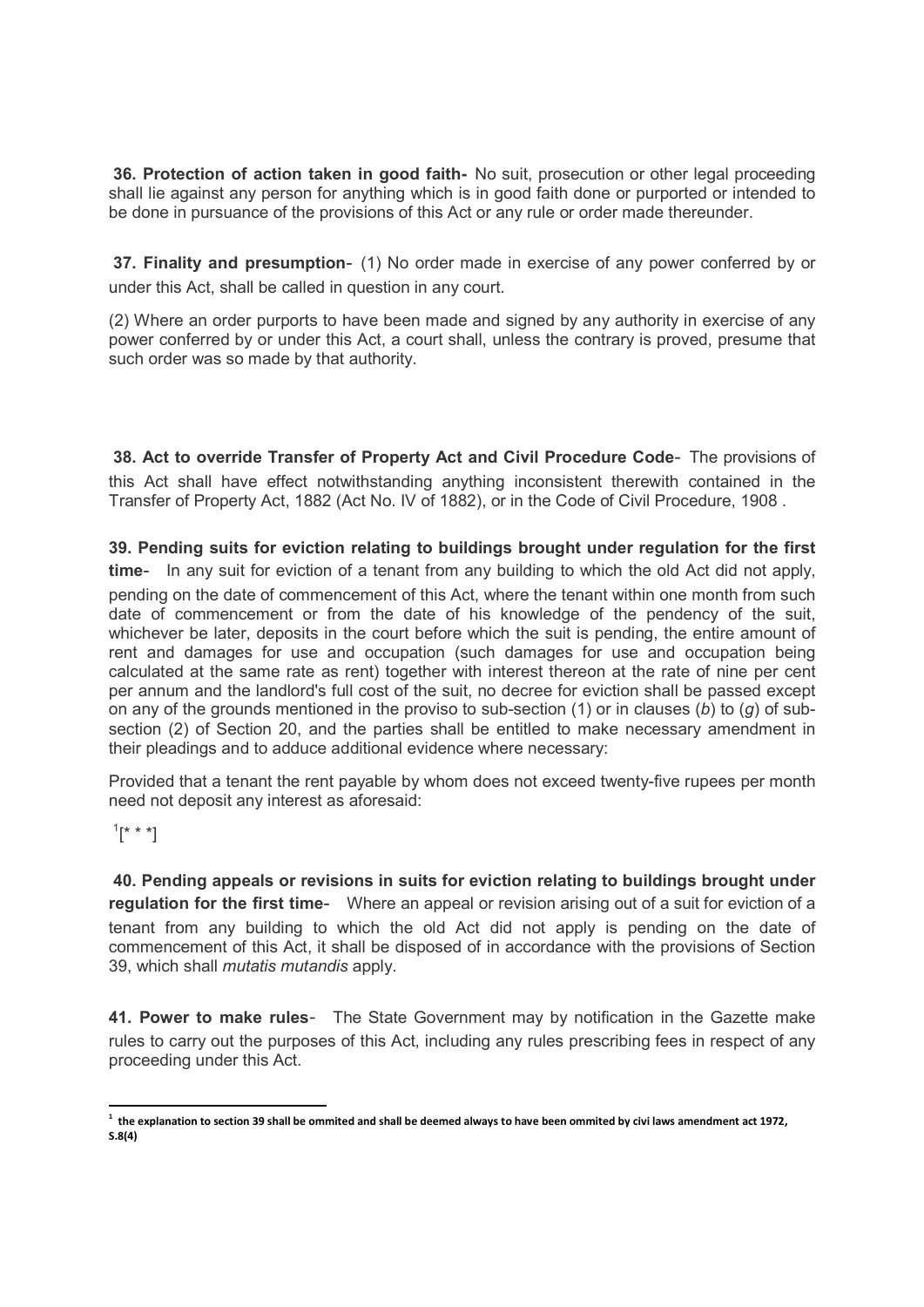42. Laying of rules etc., before Legislature- All notifications issued under the provisos to sub-section (3) of Section 1 and under sub-section (3) of Section 2, and all rules made under this Act shall, as soon as may be, after they are issued or made, be laid before each House of the State Legislature, while it is in session, for a total period of fourteen days which may be comprised in its one session or in two or more successive sessions and shall, unless some later date is appointed, take effect from the date of their publication in the Gazette, subject to such modifications or annulments as the two Houses of the Legislature may during the said period agree to make, so however, that any such modification or annulment shall be without prejudice to the validity of anything previously done thereunder.

 43. Repeal and savings- (1) The United Provinces (Temporary) Control of Rent and Eviction Act, 1947 (U.P. Act No. III of 1947), is hereby repealed.

(2) Notwithstanding such repeal

(a) any application or proceeding pending immediately before the commencement of this Act before the District Magistrate under Section 3 of the old Act shall stand transferred to the prescribed authority having jurisdiction and shall be deemed to be an application or proceeding under Section 21 of this Act and shall be disposed of in accordance with the provisions of this Act;

(b) any application or proceeding pending immediately before the commencement of this Act before the District Magistrate under Section 7 of the old Act or under Rule 6 of the Control of Rent and Eviction Rules, 1949, made under Section 17 of the old Act shall be disposed of by him in accordance with the provisions of Sections 16 and 17 of this Act;

(c) any proceeding under Section 3-A or Section 5-A of the old Act pending immediately before the commencement of this Act before the District Magistrate shall be disposed of by the District Magistrate, and any proceeding under Section 7-D thereof so pending shall stand transferred for disposal to the prescribed authority, and the decision of the District Magistrate or the prescribed authority shall be deemed to be a decision under Section 8, Section 9 or Section 27, as the case may be, and in the first and second mentioned cases, be subject to appeal accordingly;

(d) the provisions of Section 39 shall *mutatis mutandis* apply to every proceeding under Section 7-B of the old Act pending on the date of commencement of this Act in respect of a building in the same manner as it applies to the buildings to which the old Act was not applicable  $\frac{1}{2}$  and subject thereto, such proceedings shall be continued and concluded  $2$ [in accordance with the old Act which shall, for that purpose, be deemed to continue to be in force]];

(e) any proceeding pending immediately before the commencement of this Act in the court of Munsif under Section 7-C of the old Act shall be continued and concluded  $3$ [in accordance with the old Act which shall, for that purpose, be deemed to continue to be in force];

(f) any proceeding pending immediately before the commencement of this Act in the court of Munsif under Section 7-E of the old Act shall be deemed to be a proceeding under Section 28 of this Act and shall stand transferred for disposal to the prescribed authority;

 $^1$  ins by up.civil laws amendment act 1972 and shall be deemed always to have been inserted, S.8(5)a  $\overline{2}$ 

Subs by U.P.Act no 28 of 1976

<sup>3</sup> Subs by U.P.Act no 28 of 1976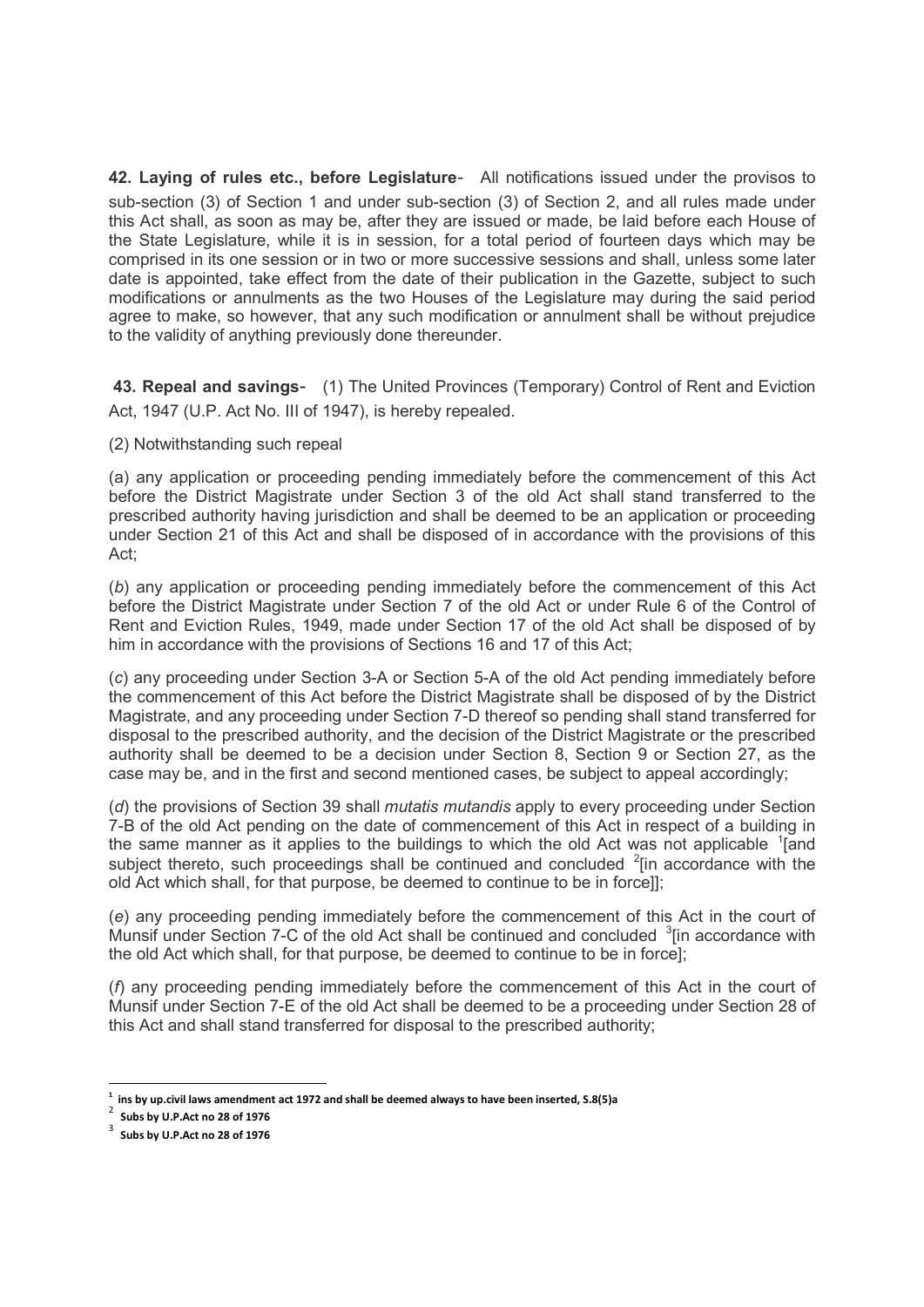(g) any suit for fixation of rent pending immediately before the commencement of this Act in the court of Munsif or Civil Judge under sub-section (4) of Section 5 of the old Act shall be decided by that court, and the rate of rent in respect of the period prior to the commencement of this Act shall be fixed in accordance with the old Act and in respect of any subsequent period, be fixed in accordance with this Act;

(h) any court or authority before which any suit or other proceeding relating to the recovery or determination or fixation of rent of, or eviction from, any building is pending immediately before the commencement of this Act may, on an application being made to it within sixty days from such commencement, grant leave to any party to amend its pleading in consequence of the provisions of this Act;

(i) any order passed by the District Magistrate before the commencement of this Act, granting or refusing to grant permission under Section 3 of the old Act, against which no revision has been filed shall

(1) if such order was made more than thirty days before the commencement of this Act, be final;

(2) in any other case, be subject to an appeal to the District Judge, which may be filed within sixty days from the commencement of this Act, and decision of the District Judge, shall be final;

(j) any order passed by the District Magistrate, permitting or refusing to permit the landlord to occupy a building under Rule 6 of the Control of Rent and Eviction Rules, 1949, made under Section 17 of the old Act, against which no revision has been filed, shall

(1) if such order was made more than thirty days before the commencement of this Act, be final;

(2) in any other case, be subject to an appeal to the District Judge which may be filed within sixty days from the commencement of this Act, and the decision of the District Judge shall be final;

(k) any order passed by the District Magistrate, before the commencement of this Act under sub-section (2) of Section 7 or under Section 7-A of the old Act against which no revision has been filed shall

(1) if such order was made more than thirty days before the commencement of this Act, be final;

(2) in any other case, be subject to an appeal to the District Judge, which may be filed within sixty days from the commencement of this Act, and the decision of the District Judge shall be final;

(*I*) any order passed by the District Magistrate granting or refusing to grant permission under Section 3 of the old Act and confirmed, modified or reversed by the Commissioner under subsection (3) of that section and in respect of which no revision has been filed to the State Government under Section 7-F of the old Act before the commencement of this Act, shall be final;

(*m*) any revision relating to the grant of permission under Section 3 of the old Act pending immediately before the commencement of this Act before the Commissioner shall stand transferred to the District Judge, and his decision shall be final;

(n) any revision pending immediately before the commencement of this Act before the Commissioner under sub-section (4) of Section 7-A of the old Act shall be decided by him, and his order thereon shall be final;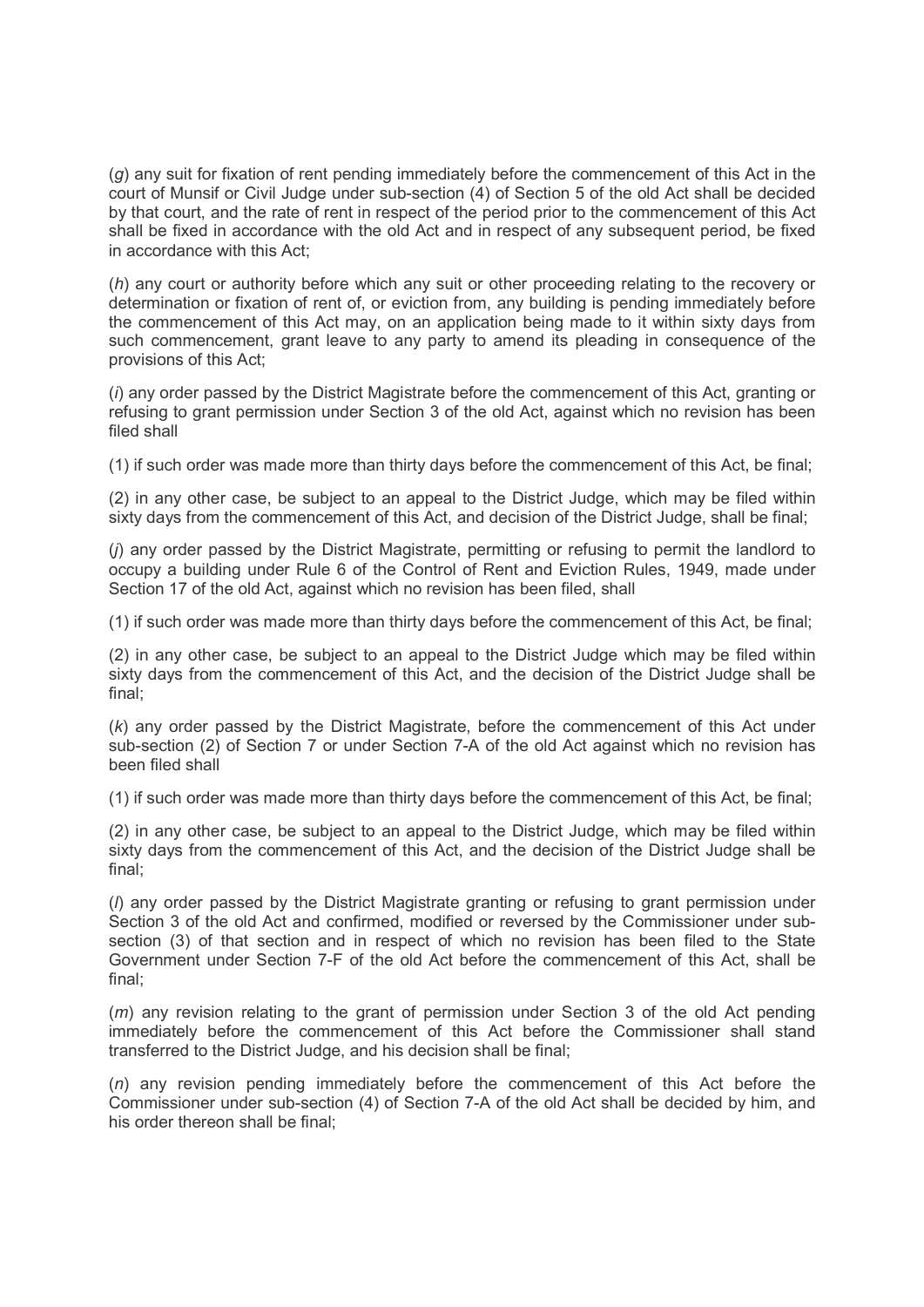(o) any revision under Section 7-F of the old Act pending immediately before the commencement of this Act before the State Government against any order of the Commissioner passed under sub-section (3) of Section 3 or sub-section (4) of Section 7-A of the old Act shall be disposed of by the State Government  $\frac{1}{2}$  and its decision will be final];

(p) any revision under Section 7-F of the old Act pending immediately before the commencement of this Act before the State Government against an order of the District Magistrate passed under Section 7-A of the old Act against which no revision has been filed before the Commissioner or against an order under sub-section (2) of Section 7 of the old Act or an order permitting or refusing to permit the landlord to occupy a building under Rule 6 of the Control of Rent and Eviction Rules, 1949, made under Section 17 of the old Act  $2$ [shall be disposed of by the State Government and its decision shall be final];

 $3$ [(pp) the provisions of Section 34 shall mutatis mutandis apply to every revision referred to in the foregoing clauses;]

 $(q)$  the provisions of Section 18 shall *mutatis mutandis* apply in relation to all appeals filed before the District Judge, under clause (i), clause (i) or clause  $(k)$  and all revisions transferred to him under clause  $(m)$   $\frac{1}{4}$ [\* \* \*];

(r) any suit for the eviction of a tenant instituted with the permission referred to in Section 3 of the old Act or any proceeding arising out of such suit, pending immediately before  $5$ [the commencement of the U.P. Civil Laws Amendment Act, 1972 (U.P. Act 37 of 1972) may be continued and concluded <sup>6</sup>[in accordance with the old Act which shall, for that purpose, be deemed to continue to be in force];

 $7$ [(rr) where any permission referred to in Section 3 of the old Act has been obtained on any ground specified in sub-section (1) or sub-section (2) of Section 21, and has become final, either before the commencement of this Act, or in accordance with the provisions of this subsection, after the commencement of this Act,  ${}^{8}$ [whether or not a suit for the eviction of the tenant has been instituted], the landlord may apply to the prescribed authority for his eviction under Section 21, and thereupon the prescribed authority shall order the eviction of the tenant from the building under tenancy, and it shall not be necessary for the prescribed authority to satisfy itself afresh as to the existence of any ground as aforesaid, and such order shall be final and shall not be open to appeal under Section 22]:

 $9$ [Provided that no application under this clause shall be maintainable on the basis of a permission granted under Section 3 of the old Act, where such permission became final more than three years before the commencement of this Act:

Provided further that in computing the period of three years, the time during which the applicant has been prosecuting with due diligence any civil proceeding whether in a court of first instance or appeal or revision shall be excluded.]

 $\frac{1}{1}$ ins by up.civil laws amendment act 1972 and shall be deemed always to have been inserted, S.8(5)(b)

<sup>2</sup> Subs by up act no 37 of 1972

 $3$  lns by up act no 28 of 1976

 $4$  Omitted by president act 19 of 1973 and up act 30 of 1974

<sup>5</sup> Subs by ibid

 $^6$  Subs by up act no 28 of 1976 and shall be deemed always to have been substituted

 $^7$  lns by sec 8(5)(e) of up act no 37 of 1972

<sup>8</sup> subs by up act no 28 of 1976 shall be deemed always to have been substituted

<sup>9</sup> Subs by up act no 28 of 1976